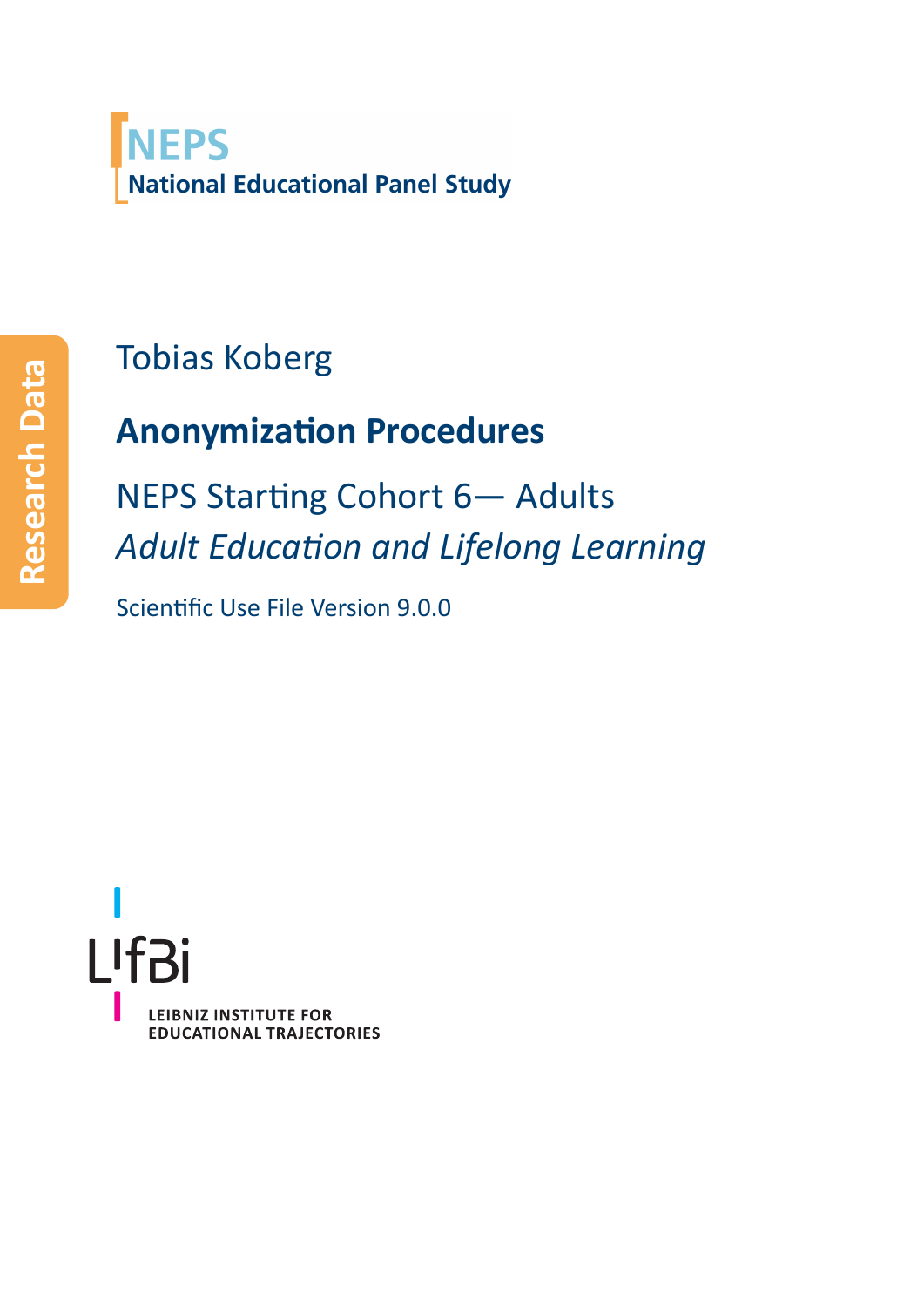Copyrighted Material Leibniz Institute for Educational Trajectories (LIfBi) Wilhelmsplatz 3, 96047 Bamberg Director: Prof. Dr. Sabine Weinert Executive Director of Research: Dr. Jutta von Maurice Executive Director of Administration: Dr. Robert Polgar Bamberg; November 2, 2018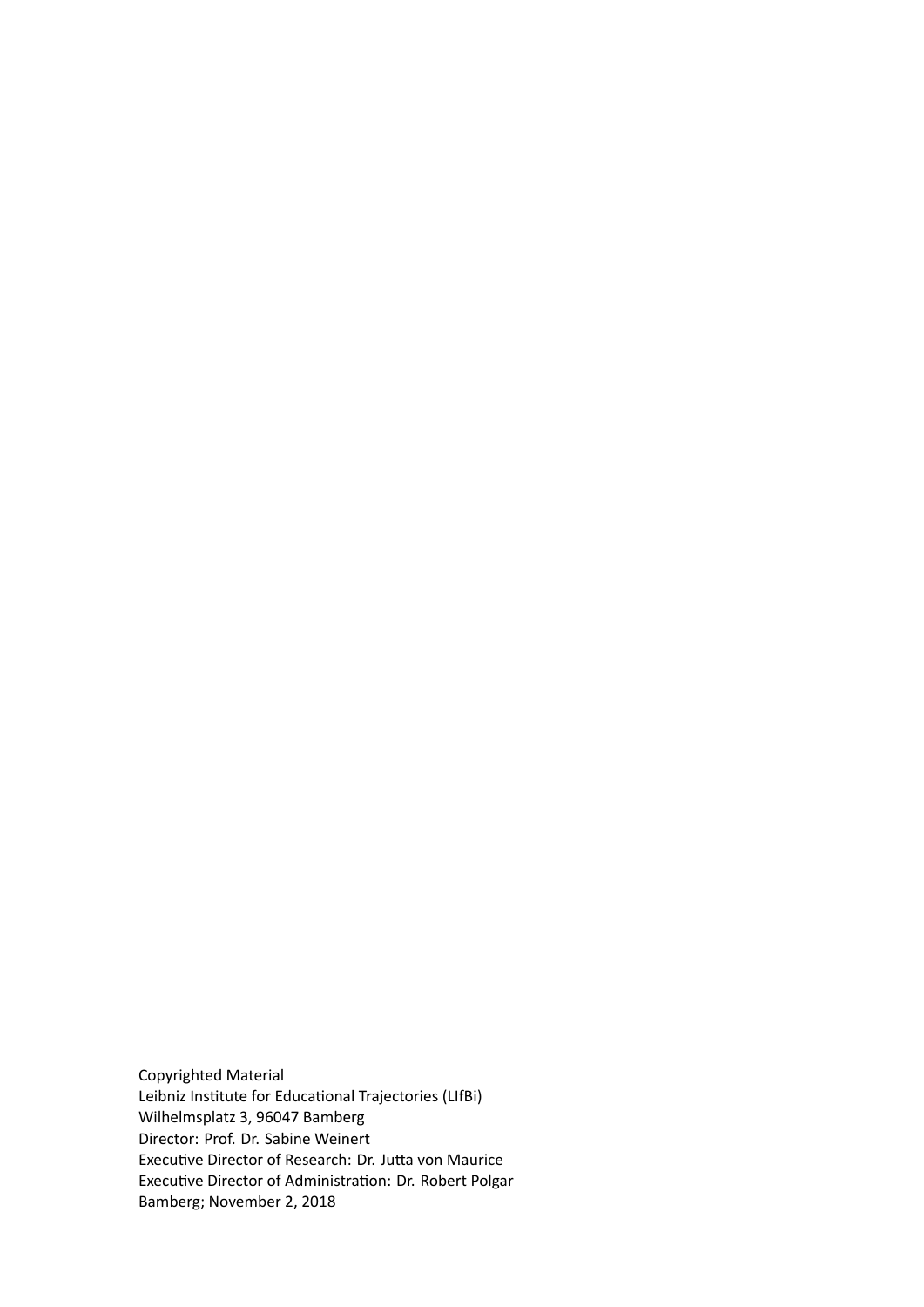

This documentation gives an exhaustive explanation of all disclosure risk minimization techniques applied before dissemination to the Scientific Use File (SUF) of Starting Cohort (SC) 6, version 9.0.0 (doi:10.5157/NEPS:SC6:9.0.0). For a quick reference to all variables and datafiles which are affected in detail and on which level you will find the full information, please skip forward to appendix section A.1. If you have inquiries or need further information not covered in this document please feel free to contact the research data center at fdz@lifbi.de. Please note the following general remarks:

- $\blacksquare$  in all tables, the a[nonymizatio](#page-19-0)n suffix (\_0, \_R, \_D) was removed from the variable name to enhance readability and remove duplicates. To find a specific variable in the data file, add the corresponding suffix or use a wildcard.
- to ensure a data-consistent documentation, all tables in this document have been produced on basis of the SUF data. Variable labels in the data have been cut off at 80 characters, which inherits to this documentation.
- as additional documentation, a *Semantic Data Structure File* is available. This is the complete SUF where all cases have been removed. Feel free to use this as a first overview to the data in cases you do not have access to the real data (e.g. you are interested in data files which are available OnSite only). You are well advised to use this preparing your syntax *before* initiating your travel to our OnSite facility. You find it freely available on the documentation page to this SUF:

www.neps-data.de > Data Center > Data and Documentation > Starting Cohort Adults > Documentation

## **1.1 SpecificaƟons**

To ensure the best possible confidentiality protection of individuals and individual micro data, the National Educational Panel Study complies with strict international standards. To achieve this, a *portfolio approach*, based on the ideas of Lane, Heus, and Mulcahy, 2008, has been established. This approach interlocks data security mechanism on five different levels, while the actual data modification (i.e. anonymization) is one of them. For further information, see the article by Koberg, 2016. Operationalizing this modification procedure, it c[an be](#page-28-0) abstracted to the following two criteria:

the disseminated data was transferred to so called *de facto anonymous data*. Identifiable information isc[oarse](#page-28-1)ned or cut off and kept securely to minimize the risk of statistical disclosure.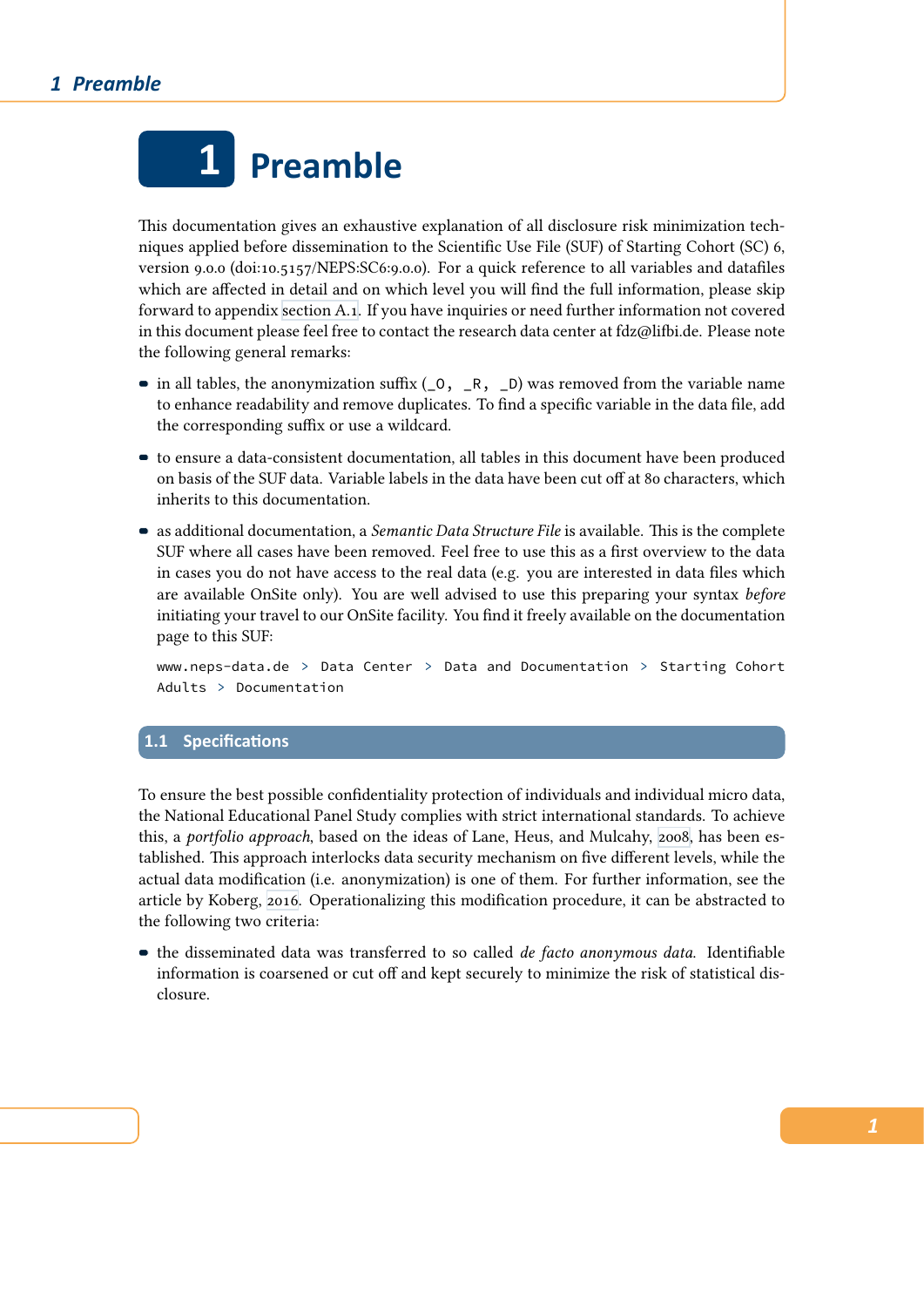the use of data is strictly confidential and for statistical purposes only. The closed contract only grants access to members of the scientific community. This contract has a vast amount of legal stipulations, one of them being a large fine which applies for the realization of reidentification on purpose. Therefore, the disseminated data is highly protected by law and allows a more flexible range of available data.

To pick up the latter, the NEPS has made a huge effort regarding legal regulations to offer as much analysis power of data as possible. This *paradigm of information esteem* reveals the fact that conducted measures of statistical disclosure control are few. Also, if there really was a need for modification, only non-perturbative methods were used.

## **1.2 Onion-shaped model**

The NEPS grants the user three different modes of data access: (1) *OnSite*, which stands for the opportunity to use the secured infrastructure made available at the LIfBi in Bamberg, (2) *RemoteNEPS*, which is a progressive remote access technology providing a virtual desktop, and finally (3) *Download*, indicating the possibility to fetch data via a secure web portal.

These given access modes have been originated to allow anonymization routines for a subtle differentiation of information. The three resulting levels of anonymization define as follows:

- data provided OnSite is generally not further anonymized. However, even those data was rendered *de facto anonymous*, for no disclosure risk to persist. All information contained remains completely sane. Although users have to deal with limited possibilities of data access (i.e. supervised import and export of their results), they are free to work with all data available in a secure environment.
- access via RemoteNEPS is considered equivalent to OnSite, hence most of the data stays complete.
- as Download is assumed to be the most hazardous access mode<sup>1</sup>, some more anonymization techniques are done to the dataset.

Obviously this approach results in three different versions of all involved datasets. To enable a consistent structure, these data files always contain the entire set of variables; it is their content which differs through the three levels.

As normally there is no need to resign aggregated variables in the higher levels (i.e. OnSite or RemoteNEPS), those are already defined as a surplus to the original variable in the OnSiteversion. Stepping down to RemoteNEPS, the content of related variables too sensitive for this level is overwritten with an exclusive missing code – an operation which we define as *purging*. Note that system missing values are not affected, allowing the user to differ between value existence and nonexistence. This still is a valuable additional information. The same logic applies to the transition from RemoteNEPS to Download.

**<sup>1</sup>** 'hazardous' in terms of: the downloaded content is no longer under physical control of the LIfBi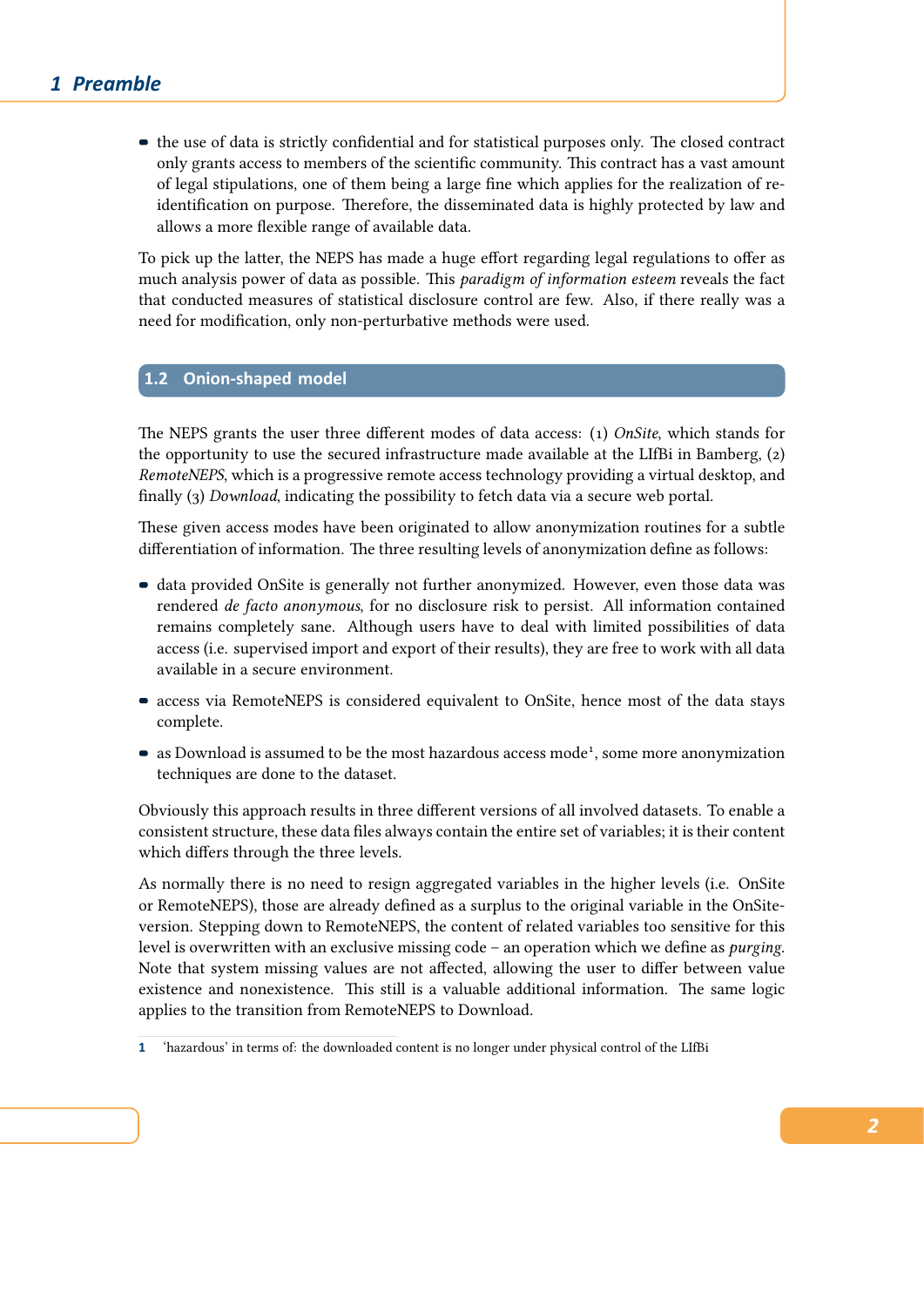While there is no explicit documentation to this fact, it should remain clear that this procedure accumulates, i.e. purged content under RemoteNEPS is therefore neither included in RemoteNEPS nor in Download.

This *onion-shaped model* provides both ease of (1) use of different sensitivity models (e.g. preparing an analysis using the Download dataset and conducting it afterwards using the OnSite-data) and (2) documentation, for the subject of documentation is the most sensitive level (OnSite), with RemoteNEPS and Download levels being a subset of these data.

The fourth layer *master* depicted below contains every material which is needed during data processing by the NEPS, but is not meant for the scientific community to be usable.



**Figure 1:** Onion-shaped model defining the different anonymization levels

Technically, this model realizes in a single letter suffixed to dataset and variable names. All datasets available OnSite only are marked with an additional **\_O**, those available via RemoteNEPS with **\_R** and Download files with **\_D**. The same procedure applies when it comes to variable differentiation. A variable which is available unaltered OnSite only is suffixed with **\_O**. In RemoteNEPS-access or Download, this variable is still present but purged. If there is an alternate version (e.g. with coarsened content) for RemoteNEPS (suffix **\_R**) or Download (suffix **\_D**), those can be used. As said before, these are already integrated in the OnSite version. See section 3 for some examples (especially for a practical explanation what is meant by *purging* here).



Keeping the usability and the paradigm of information esteem in mind, only very few alterations are actually done to the dataset. Please note that all information is still available somewhere and that only RemoteNEPS and (mainly) the Download version are constraint in this matter. In fact, in this SUF, only 145 out of 2883 variables are modified in some way.

The following table gives an explanatory overview of all measures conducted. The remainder of this section gives a more detailed description of those topics.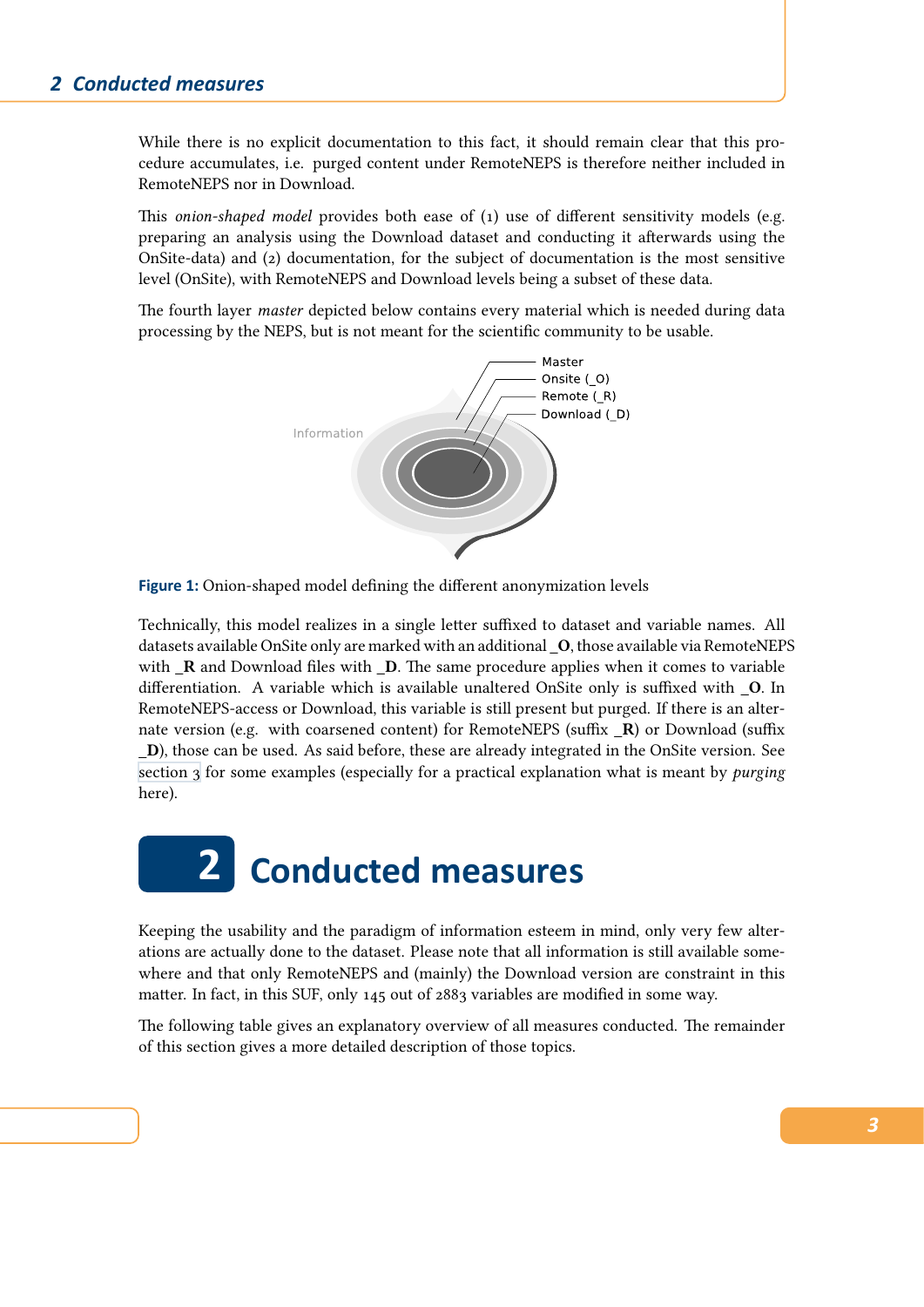| Topic                      | OnSite     | <b>RemoteNEPS</b> | Download   |
|----------------------------|------------|-------------------|------------|
| String variables           | anonymized | n/a               | n/a        |
| International <sup>1</sup> | full data  | full data         | collapsed  |
| Regional (National)        | restricted | restricted        | restricted |
| Institutional context      | full data  | anonymized        | n/a        |
| Macro indicators           | accessible | n/a               | n/a        |
| Others                     | full data  | full data         | aggregated |

**Table 1:** Availability of sensitive data

<sup>1</sup> international geographical information (e.g., nation states, national languages)

## **2.1 String variables**

All variables containing actual text and whose type is therefore string are purged in the RemoteNEPS version. The information remains accessible OnSite. However, you should be aware that in the majority of cases, text entries have been recoded into derived variables (usually suffixed with \_g1, \_g2, etc.), which contain the information collected. Those variables are available in all three levels, only the actual text entry is available OnSite only. The text entries have been reviewed by staff to ensure that absolutely no reidentificational material is included. To indicate the availability of those variables OnSite only, the variable names have been suffixed with an additional \_O.

**Table 2:** All string variables; those are only available onsite

| file    | variable            | label                                                    |
|---------|---------------------|----------------------------------------------------------|
|         |                     |                                                          |
| pTarget | t272800             | Specialized fair/congress: Content                       |
| pTarget | t272801             | Specialist lecture: Content                              |
| pTarget | t272804             | Self-instruction program: Content                        |
| pTarget | t <sub>406001</sub> | The other reason for migration immigration status, other |
| pTarget | t731302             | Other school-leaving qualification mother                |
| pTarget | t731304             | Other vocational qualification, mother (open)            |
| pTarget | t731305             | Other educational institution, mother (open)             |
| pTarget | t731307             | Other type of degree, mother (open)                      |
| pTarget | t731309             | Other institution conferring degree, mother (open)       |
| pTarget | t731352             | Other school-leaving qualification father                |
| pTarget | t731354             | Other vocational qualification, father (open)            |
| pTarget | t731355             | Other educational institution, father (open)             |
| pTarget | t <sub>731357</sub> | Other type of degree, father (open)                      |
| pTarget | t731359             | Other institution conferring degree, father (open)       |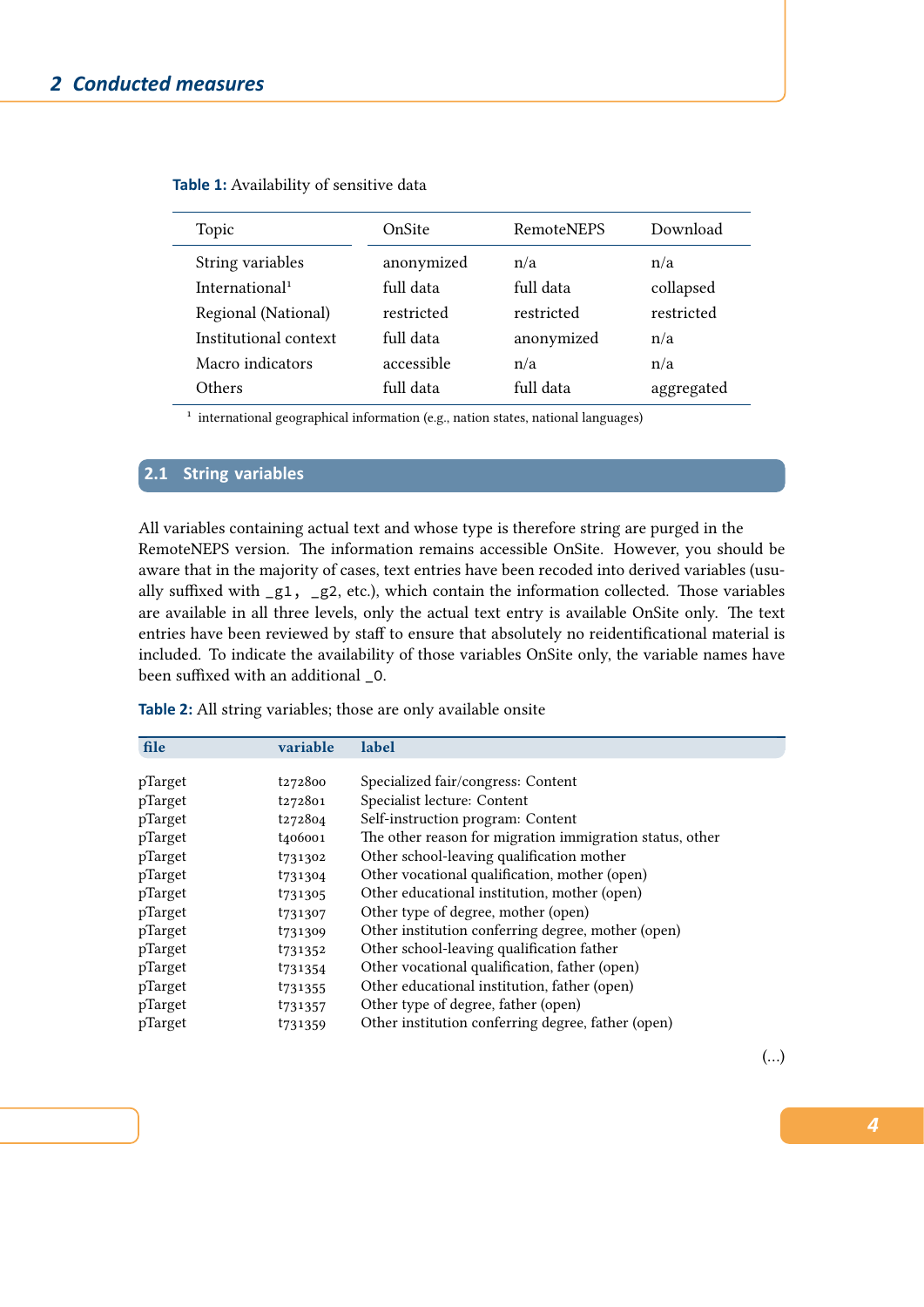| file            | variable            | label                                                         |
|-----------------|---------------------|---------------------------------------------------------------|
| pTarget         | th <sub>32217</sub> | Other partial retirement model                                |
| pTarget         | th <sub>32343</sub> | Other vocational qualification of partner (open) (LAT)        |
| pTarget         | th <sub>32344</sub> | Other type of educational institution, partner (open) (LAT)   |
| pTarget         | th <sub>32345</sub> | Other higher education degree partner (open) (LAT)            |
| pTarget         | th <sub>32347</sub> | Other institution conferring degree, partner (open) (LAT)     |
| spChild         | ts33211             | Other employment status, child (open information)             |
| spChild         | ts33213             | Other type of school, child                                   |
| spChild         | ts33215             | Other school-leaving qualification, child                     |
| spChild         | ts33217             | Other vocational training, child                              |
| spChild         | ts33219             | Other type of education institute, child                      |
| spChild         | ts33221             | Other vocational qualification, child (open)                  |
| spChild         | ts33222             | Other educational institution, child (open)                   |
| spChild         | ts33224             | Other type of degree, child (open)                            |
| spChild         | ts33226             | Other institution conferring degree to child (open)           |
| spFurtherEdu2   | t272044             | Type of certificate                                           |
| spGap           | ts29102             | Other activity                                                |
| spPartner       | ts31213             | Other school-leaving qualification partner                    |
| spPartner       | ts31215             | Other vocational qualification of partner (open)              |
| spPartner       | ts31216             | Other type of educational institution, partner (open)         |
| spPartner       | ts31218             | Other degree from a university / higher education institution |
|                 |                     | partner (open)                                                |
| spPartner       | ts31220             | Other institution conferring degree partner (open)            |
| spSchool        | t724806             | 1st 'Abitur' subject, open                                    |
| spSchool        | t724807             | 2nd 'Abitur' subject, open                                    |
| spSchool        | t724808             | 3rd 'Abitur' subject, open                                    |
| spSchool        | t724809             | 4th 'Abitur' subject, open                                    |
| spSchool        | t724810             | 5th 'Abitur' subject, open                                    |
| spSchool        | ts11206             | Another type of school                                        |
| spSchool        | ts11212             | Other school-leaving qualification                            |
| spSchool        | ts11217             | Other aspired school-leaving qualification                    |
| spSchoolExtExam | ts11305             | Other school-leaving qualification awarded                    |
| spSchoolExtExam | ts11324             | 1. Abitur subject (awarded qualification), open               |
| spSchoolExtExam | ts11325             | 2. Abitur subject (awarded qualification), open               |
| spSchoolExtExam | ts11326             | 3. Abitur subject (awarded qualification), open               |
| spSchoolExtExam | ts11327             | 4. Abitur subject (awarded qualification), open               |
| spSchoolExtExam | ts11328             | 5. Abitur subject (awarded qualification), open               |
| spVocExtExam    | ts15305             | Other external examination qualification                      |
| spVocTrain      | ts15202             | Other kind of training program                                |
| spVocTrain      | ts15220             | Other vocational qualification                                |
| spVocTrain      | ts15222             | Other vocational qualification (open)                         |
| spVolunteerWork | t262950             | Content Volunteer work 1                                      |
| spVolunteerWork | t <sub>262951</sub> | Content Volunteer work 2                                      |

## **Table 2:** (continued)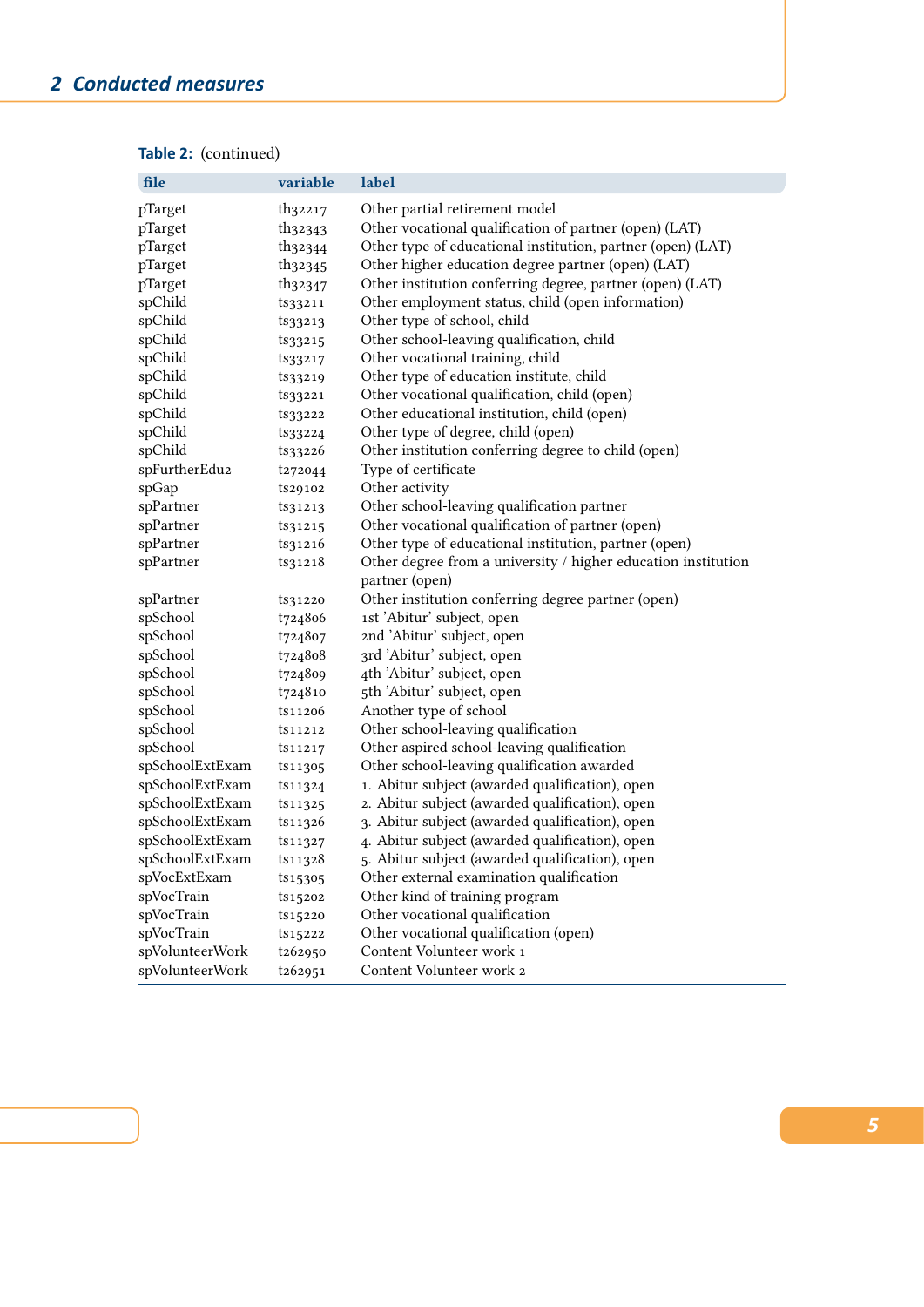## 2.2 International: countries, languages, and nationalities

All information corresponding to international localization, nationality or languages is completely available only OnSite or via RemoteNEPS. Variables comprised in the Download SUF are aggregated into larger categories – mainly allocating continents and, in detail, states in Europe. For a complete recoding map of all countries/languages/nationalities, see appendix section A.2. This recoding rule was initially based on the methods used for the IAB ALWA study (Antoni et al., 2011) and the recommendations given by Müller, Blien, and Knoche, 1991. It has been updated and adjusted to better serve the data user's needs. Please note that this aggregated version is generated not during the anonymization process, but as an additional [derived var](#page-23-0)iable. Therefore, you do not find a variable suffixed \_D, but two derived variables (suffixed  $_g1$  and  $_g2$ [\), w](#page-28-2)here only the first has an anonymization suffix (i.e.  $_g1R$ ), indi[cating](#page-28-3) that the full information is available in RemoteNEPS only.

| file    | variable                           | label                                                     |
|---------|------------------------------------|-----------------------------------------------------------|
|         |                                    |                                                           |
| pTarget | t32601a_g1                         | Position generator: Country nurse or male nurse           |
| pTarget | t32601b_g1                         | Position generator: Country engineer                      |
| pTarget | t32601c_g1                         | Position generator: Country warehouse/transport<br>worker |
| pTarget | $t_3$ 2601 $d$ _g1                 | Position generator: Country social worker                 |
| pTarget | t32601e_g1                         | Position generator: Country sales clerk                   |
| pTarget | t32601f_g1                         | Position generator: Country police officer                |
| pTarget | t32601g_g1                         | Position generator: Country doctor                        |
| pTarget | t32601h_g1                         | Position generator: Country banker                        |
| pTarget | $t_3$ 2601 $k$ _g1                 | Position generator: Country car mechanic                  |
| pTarget | $t_3$ 2601 $l$ g <sub>1</sub>      | Position generator: country, judge                        |
| pTarget | t32601m_g1                         | Position generator: Country optician                      |
| pTarget | t32601n_g1                         | Position generator: Country translator                    |
| pTarget | t326010_g1                         | Position generator: Country teacher at ele. school,       |
|         |                                    | Hauptschule or Realschule                                 |
| pTarget | t <sub>405010</sub> g <sub>1</sub> | Country of place of birth                                 |
| pTarget | t <sub>405070</sub> g <sub>1</sub> | Country of birth, mother                                  |
| pTarget | t405100_g1                         | Country of birth father                                   |
| pTarget | t405220_g1                         | Country of birth mother's mother                          |
| pTarget | t405230_g1                         | Country of birth mother's father                          |
| pTarget | t405240_g1                         | Country of birth father's mother                          |
| pTarget | t <sub>405250</sub> g1             | Country of birth father's father                          |
| pTarget | t407010_g1                         | Partner's country of birth (LAT)                          |
| pTarget | t407070_g1                         | Country of birth mother partner                           |
| pTarget | t407100_g1                         | Place of birth father of partner (LAT)                    |
| pTarget | t <sub>431010</sub> g <sub>1</sub> | Destination country                                       |
| pTarget | t751004_g1                         | Country in which place of work is located (abroad)        |
| pTarget | t751015_g1                         | Country of second residence (abroad)                      |
| spEmp   | ts23239_g1                         | Country of place of work                                  |

**Table 3:** All variables which are affected by country/language/nationality aggregation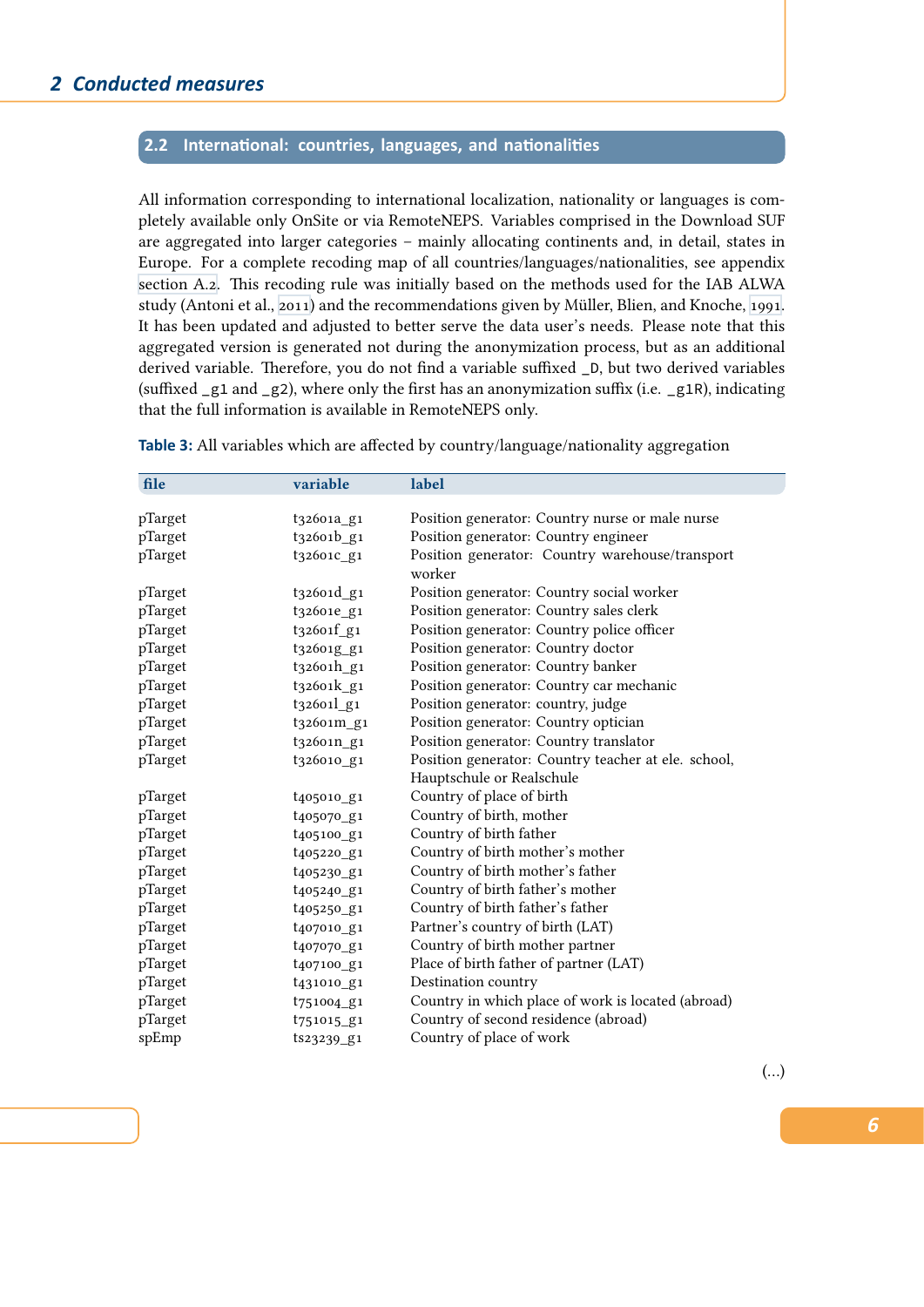| file            | variable                           | label                                                |
|-----------------|------------------------------------|------------------------------------------------------|
| spPartner       | $ts31205$ g1                       | Partner's country of birth                           |
| spPartner       | ts31208_g1                         | Country of birth, partner's father                   |
| spPartner       | ts31210_g1                         | Country of birth mother partner                      |
| spResidence     | $th21103_g1$                       | Federal state of place of residence                  |
| spSchool        | $ts1120s_g1$                       | Country of school                                    |
| spSchoolExtExam | ts11301_g1                         | Country of school-leaving qualification              |
| spVocExtExam    | ts15303_g1                         | Country of external examination                      |
| spVocTrain      | $ts1521s$ g1                       | Country in which vocational training program took    |
|                 |                                    | place                                                |
| pTarget         | $t_{4}$ 12141_g <sub>1</sub>       | Interaction language - best friend (ISO 639.2)       |
| pTarget         | $t_{4}$ 12171_g <sub>1</sub>       | Interaction language - colleagues (ISO 639.2)        |
| pTarget         | t413000_g1                         | 1. Language of origin (ISO 639.2)                    |
| pTarget         | t <sub>413010</sub> g <sub>1</sub> | 2. Language of origin (ISO 639.2)                    |
| pTarget         | t413060_g1                         | Language of origin (ISO 639.2)                       |
| pTarget         | t <sub>413100</sub> g <sub>1</sub> | First language/language of origin mother (ISO        |
|                 |                                    | 639.2)                                               |
| pTarget         | t <sub>413120</sub> g1             | First language/language of origin father (ISO 639.2) |
| pTarget         | t <sub>413501</sub> g1             | Interaction language - household (ISO 639.2)         |
| pTarget         | t <sub>418001</sub> g1             | Language reading - profession (ISO 639.2)            |
| pTarget         | t418011_g1                         | Language reading - spare time (ISO 639.2)            |
| pTarget         | t406100_g1                         | Other nationality                                    |

## **Table 3:** (continued)

## <span id="page-8-0"></span>**2.3 Regional localization**

For all variables which register a regional position – such as places of birth, work, school, or residence – the following variables have been generated (if possible):

- an indicator for West Germany and East Germany (including Berlin)
- $\blacksquare$  the federal state for this location,
- $\blacksquare$  the administrative region, and
- $\blacksquare$  the administrative district,

the latter two only available in RemoteNEPS. Regional localization below this level is not directly available. If you have need to merge data using a regional key below those levels, please contact the LIfBi RDC (fdz@lifbi.de), which may deal with this matter for you.

**Table 4:** All regional variables which are only available in RemoteNEPS

| file    | variable                 | label                             |
|---------|--------------------------|-----------------------------------|
| pTarget | $1700101$ g <sub>3</sub> | Municipality of birth (RS region) |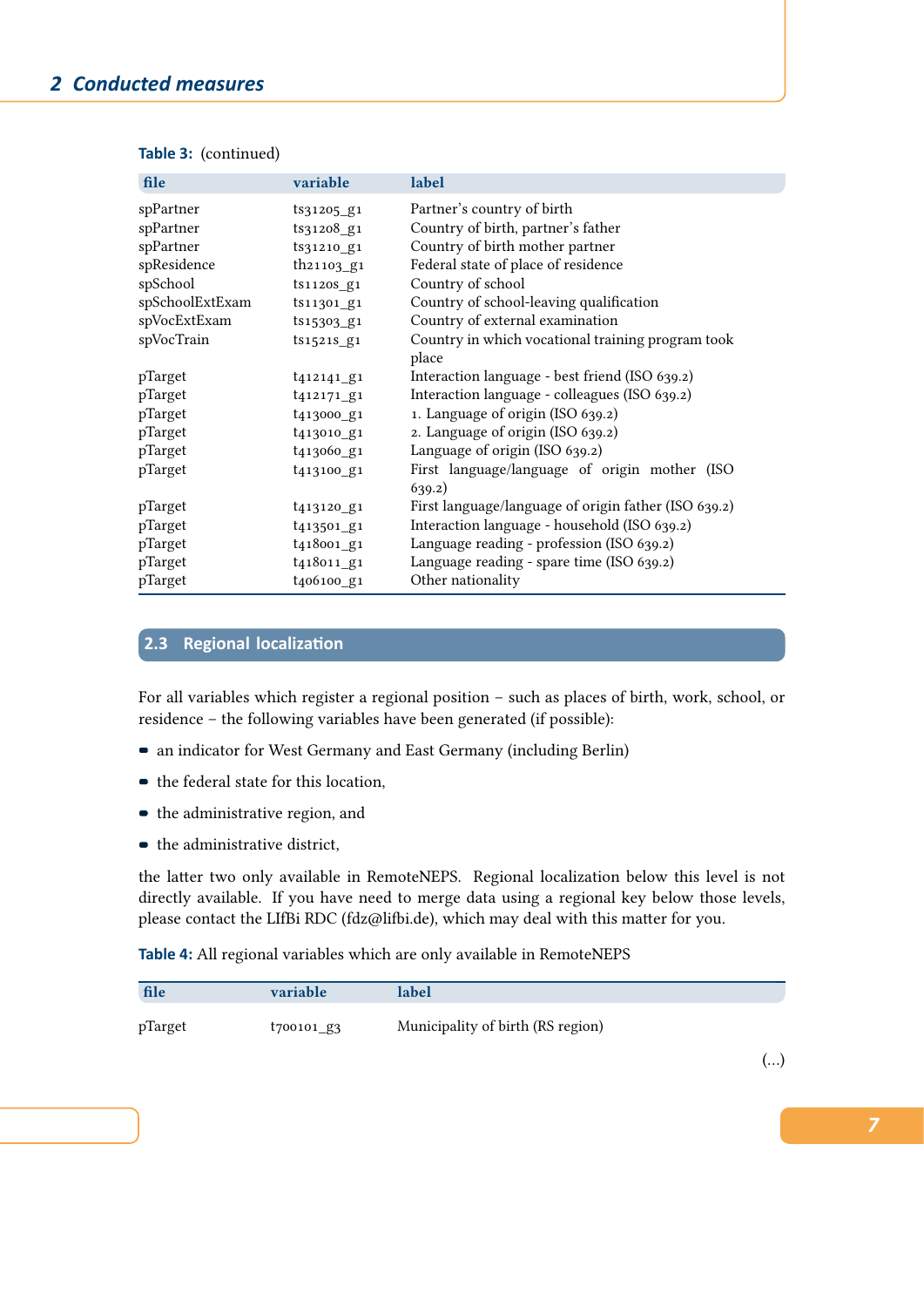## *2 Conducted measures*

## **Table 4:** (continued)

| file                                                                 | variable                                                                                                        | label                                                                                                                                                                                                                                                 |
|----------------------------------------------------------------------|-----------------------------------------------------------------------------------------------------------------|-------------------------------------------------------------------------------------------------------------------------------------------------------------------------------------------------------------------------------------------------------|
| pTarget<br>pTarget<br>spEmp<br>spResidence<br>spSchool<br>spVocTrain | t751001 g3<br>$t751011$ g3<br>$ts23237$ g <sub>3</sub><br>th <sub>21111</sub> $g_3$<br>ts11202 g3<br>ts15207_g3 | Municipality of living (RS region)<br>Municipality of secondary residence (RS region)<br>Place of workplace (RS region)<br>Place of residence (RS region)<br>Municipality of school (RS region)<br>Municipality of vocational training center (RS re- |
|                                                                      |                                                                                                                 | gion)                                                                                                                                                                                                                                                 |

## **2.4 Macro indicators**

Additional information including structural topography and macroeconomic measures was collected. You find those available OnSite only. The following data is available:

Microm data, describing the surrounding of the targets residence

## **2.5 Other variables**

All other variables affected by anonymization and not classifiable in the previous groups are listed below. In the first table (table 5), you find all variables which were aggregated in the Download-SUF. An additional table below each entry displays the values of the variable, both as found in RemoteNEPS (if table column is empty, the variable is numeric and does not have a value label scheme) and in Do[wnload](#page-10-0).

The second table (table 6) contains all variables which are not aggregated, but purged completely in the Download-version, that is, there is no aggregated version.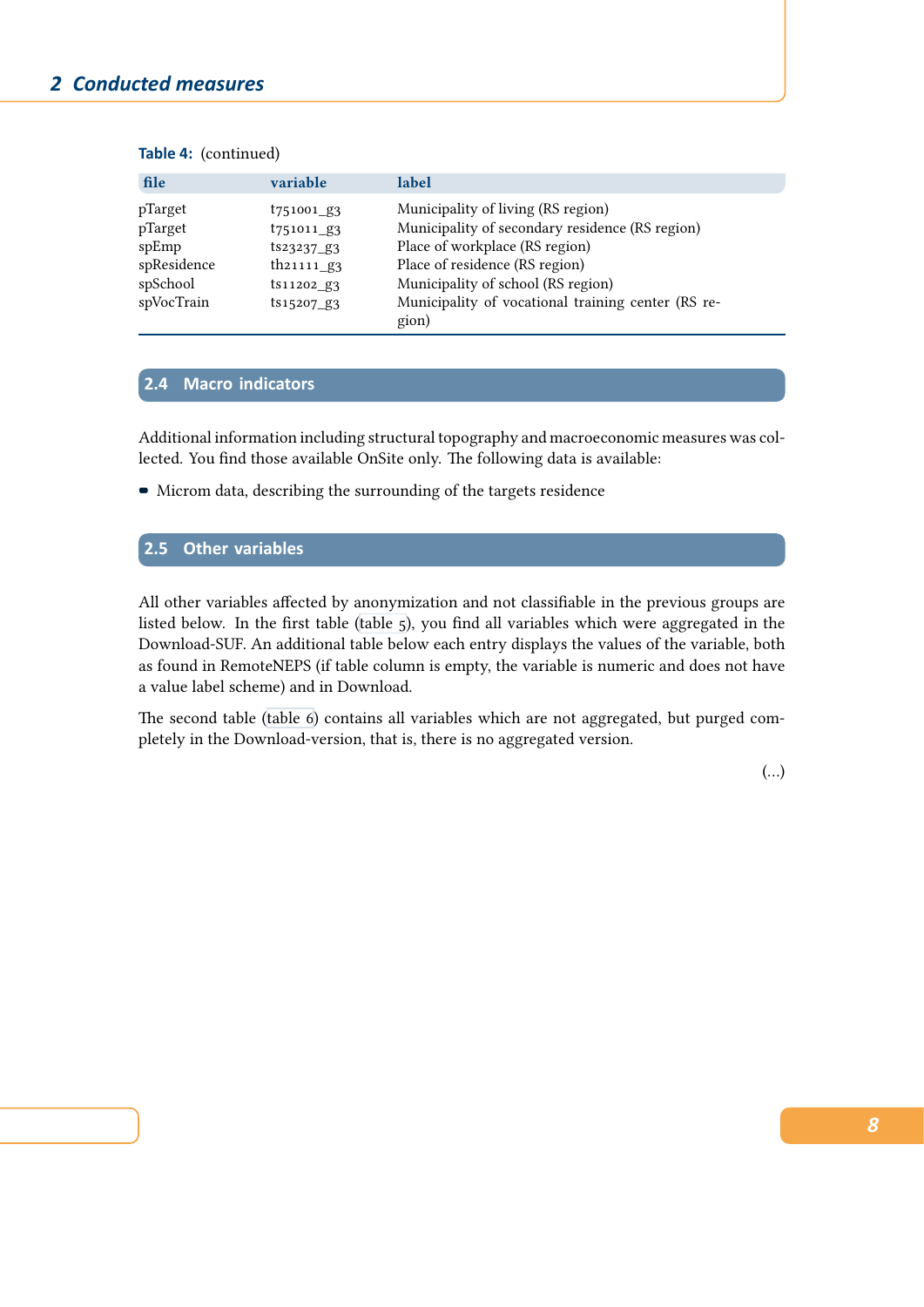## **Table 5:** (continued)

## **[file] variable: label**

<span id="page-10-0"></span>**Table 5:** Other variables which were aggregated in the Download-SUF (aggregation is also stated)

## **[file] variable: label**

[pTarget] t731406: Number of mother's employees (categorized)

| <b>RemoteNEPS</b>        |    | Download           |
|--------------------------|----|--------------------|
| 1 to less than 5         | 1  | 1 to less than 5   |
| 5 to less than 10        | 2  | 5 to less than 10  |
| 10 to less than 20       | 3  | 10 to less than 20 |
| 20 to less than 50       | 4  | 20 and more        |
| 50 to less than 100      | 5  |                    |
| 100 to less than 200     | 6  |                    |
| 200 to less than 250     |    |                    |
| 250 to less than 500     | 8  |                    |
| 500 to less than 1.000   | 9  |                    |
| 1,000 to less than 2,000 | 10 |                    |
| 2,000 and more           | 11 |                    |

[pTarget] t731406\_ha: Number of mother's employees (harmonized, categorized)

| <b>RemoteNEPS</b>              | Download                          |
|--------------------------------|-----------------------------------|
| Fewer than 5 persons           | Below 5                           |
| 5 to less than 10 persons      | 5 to less than 10<br>$\mathbf{2}$ |
| 10 to less than 20 persons     | 10 to less than 20                |
| 20 to less than 100 persons    | 20 and more                       |
| 100 to less than 200 persons   | 5                                 |
| 200 to less than 2.000 persons | 6                                 |
| More than 2,000 persons        |                                   |

[pTarget] t731406\_v1: Number of mother's employees (categorized)

| <b>RemoteNEPS</b>              |   | Download           |  |
|--------------------------------|---|--------------------|--|
| Fewer than 5 persons           | 1 | Below 5            |  |
| 5 to less than 10 persons      | 2 | 5 to less than 10  |  |
| 10 to less than 20 persons     | 3 | 10 to less than 20 |  |
| 20 to less than 100 persons    | 4 | 20 and more        |  |
| 100 to less than 200 persons   | 5 |                    |  |
| 200 to less than 2.000 persons | 6 |                    |  |
| More than 2,000 persons        |   |                    |  |
|                                |   |                    |  |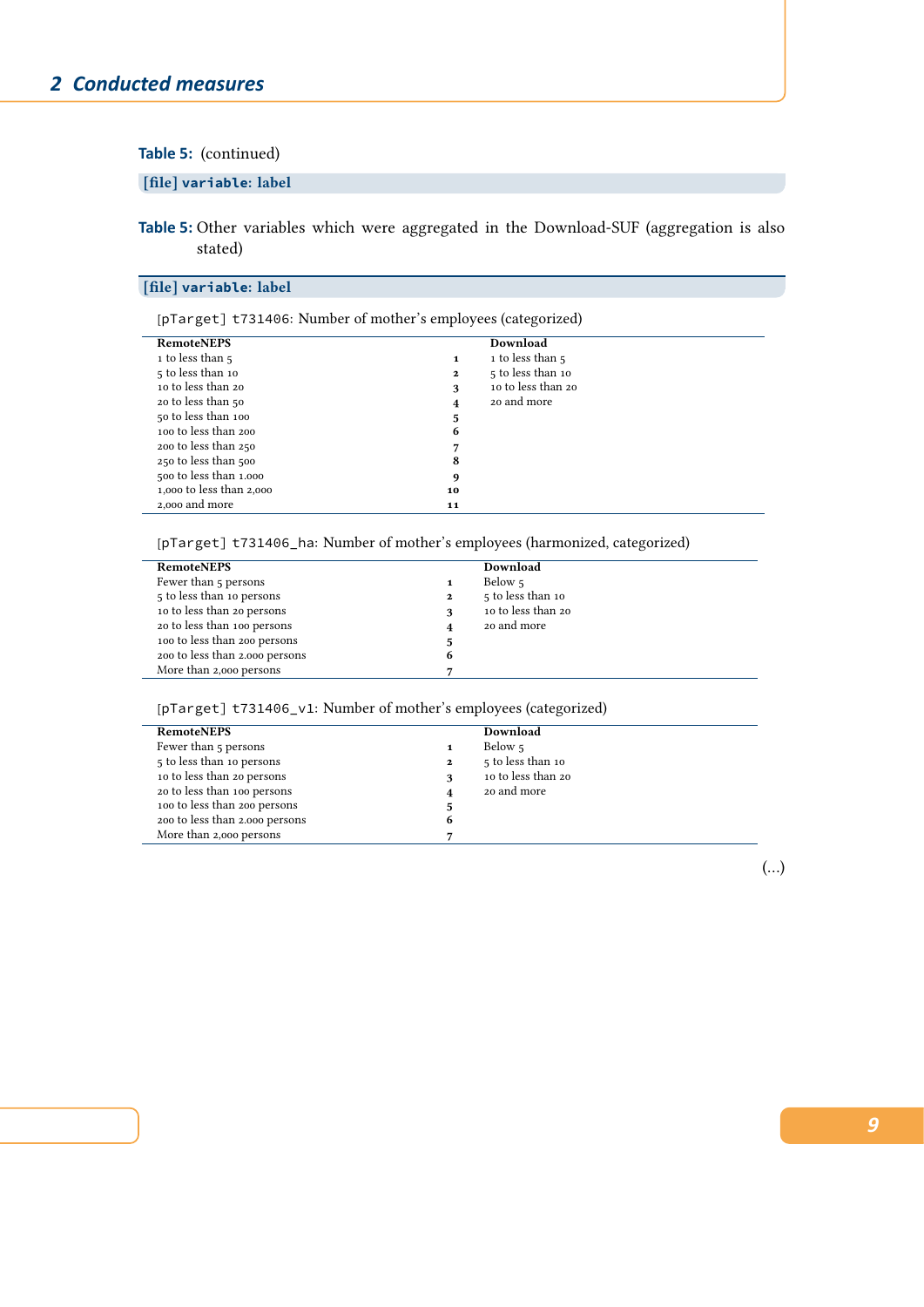## **Table 5:** (continued)

## **[file] variable: label**

| <b>RemoteNEPS</b>        |              | Download           |
|--------------------------|--------------|--------------------|
| 1 to less than 5         | $\mathbf{1}$ | 1 to less than 5   |
| 5 to less than 10        | $\mathbf{2}$ | 5 to less than 10  |
| 10 to less than 20       | 3            | 10 to less than 20 |
| 20 to less than 50       | 4            | 20 and more        |
| 50 to less than 100      | 5            |                    |
| 100 to less than 200     | 6            |                    |
| 200 to less than 250     |              |                    |
| 250 to less than 500     | 8            |                    |
| 500 to less than 1.000   | 9            |                    |
| 1,000 to less than 2,000 | 10           |                    |
| 2,000 and more           | 11           |                    |

## [pTarget] t731456: Number of father's employees (categorized)

## [pTarget] t731456\_ha: Number of father's employees (harmonized, categorized)

| <b>RemoteNEPS</b>        |                         | Download           |
|--------------------------|-------------------------|--------------------|
| 1 to less than 5         | 1                       | Below 5            |
| 5 to less than 10        | $\mathbf{2}$            | 5 to less than 10  |
| 10 to less than 20       | 3                       | 10 to less than 20 |
| 20 to less than 50       | $\overline{\mathbf{4}}$ | 20 and more        |
| 50 to less than 100      | 5                       |                    |
| 100 to less than 200     | 6                       |                    |
| 200 to less than 250     | 7                       |                    |
| 250 to less than 500     | 8                       |                    |
| 500 to less than 1.000   | 9                       |                    |
| 1,000 to less than 2,000 | 10                      |                    |
| 2,000 and more           | 11                      |                    |
|                          |                         |                    |

## [pTarget] t731456\_v1: Number of father's employees (categorized)

| <b>RemoteNEPS</b>              |              | Download           |
|--------------------------------|--------------|--------------------|
| Fewer than 5 persons           |              | Below 5            |
| 5 to less than 10 persons      | $\mathbf{2}$ | 5 to less than 10  |
| to to less than 20 persons     |              | 10 to less than 20 |
| 20 to less than 100 persons    | 4            | 20 and more        |
| 100 to less than 200 persons   | 5            |                    |
| 200 to less than 2.000 persons | 6            |                    |
| More than 2,000 persons        |              |                    |

## [pTarget] th32355: Number of employees partner (LAT) (categorized)

| <b>RemoteNEPS</b>                |              | Download           |
|----------------------------------|--------------|--------------------|
| 1 to less than 5 persons         | 1            | 1 to less than 5   |
| 5 to less than 10 persons        | $\mathbf{2}$ | 5 to less than 10  |
| 10 to less than 20 persons       | 3            | 10 to less than 20 |
| 20 to less than 50 persons       | 4            | 20 and more        |
| 50 to less than 100 persons      | 5            |                    |
| 100 to less than 200 persons     | 6            |                    |
| 200 to less than 250 persons     | 7            |                    |
| 250 to less than 500 persons     | 8            |                    |
| 500 to less than 1,000 persons   | 9            |                    |
| 1.000 to less than 2,000 persons | 10           |                    |
| 2.000 persons and more           | 11           |                    |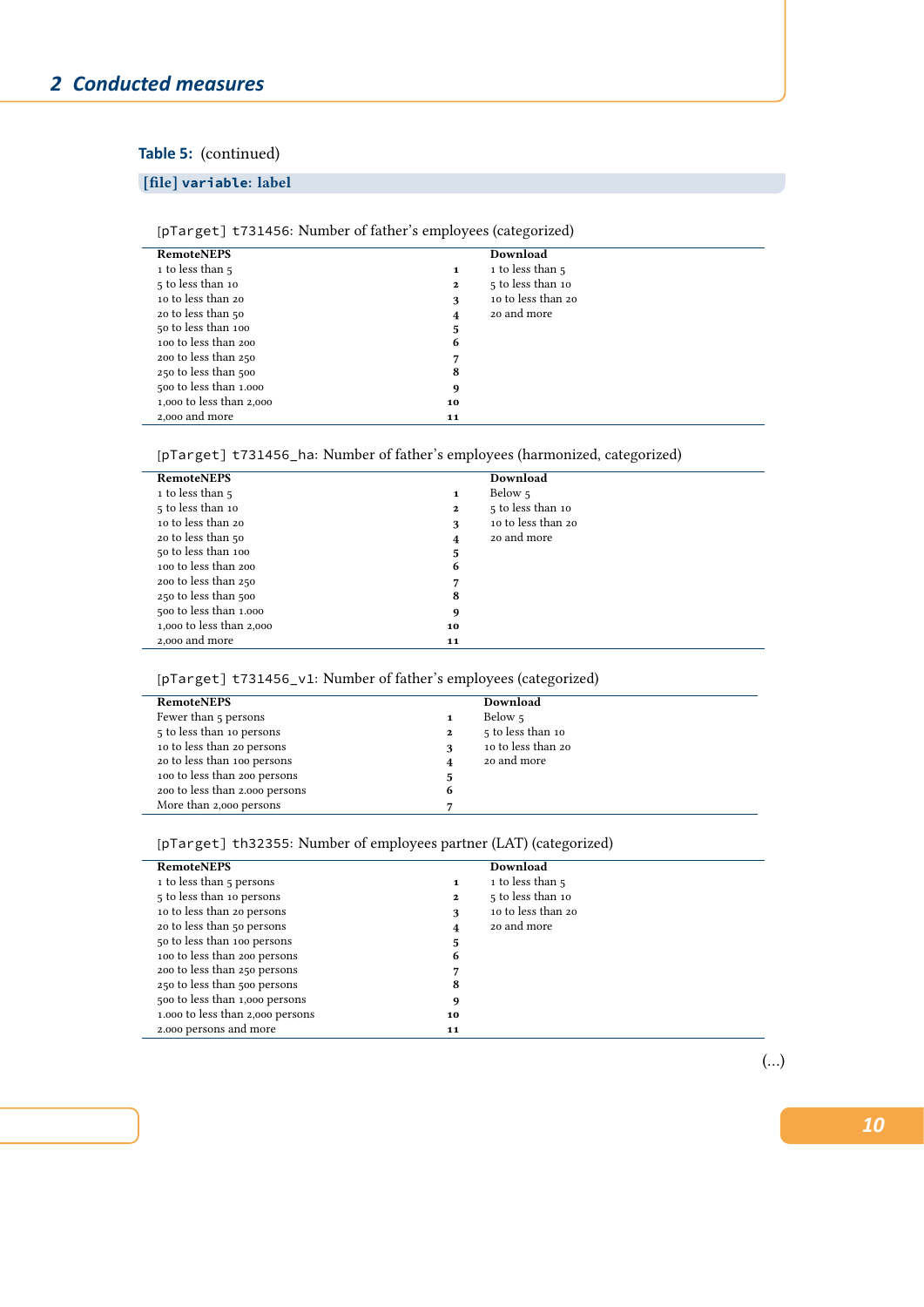## **Table 5:** (continued)

## **[file] variable: label**

## [spEmp] ts23210: Number of employees (categorized)

| <b>RemoteNEPS</b>        |    | Download           |
|--------------------------|----|--------------------|
| Under 5                  | 1  | 1 to less than 5   |
| 5 to less than 10        | 2  | 5 to less than 10  |
| 10 to less than 20       | 3  | 10 to less than 20 |
| 20 to less than 50       | 4  | 20 to less than 50 |
| 50 to less than 100      | 5  | 50 and more        |
| 100 to less than 200     | 6  |                    |
| 200 to less than 250     |    |                    |
| 250 to less than 500     | 8  |                    |
| 500 to less than 1,000   | 9  |                    |
| 1,000 to less than 2,000 | 10 |                    |
| 2,000 and more           | 11 |                    |

## [spEmp] ts23210\_ha: Number of employees (harmonized, categorized)

| <b>RemoteNEPS</b>              |              | Download           |
|--------------------------------|--------------|--------------------|
| Less than 5 persons            |              | 1 to less than 5   |
| 5 to less than 10 persons      | $\mathbf{2}$ | 5 to less than 10  |
| to to less than 20 persons     | 3            | 10 to less than 20 |
| 20 to less than 100 persons    | 4            | 20 and more        |
| 100 to less than 200 persons   | 5            |                    |
| 200 to less than 2.000 persons | 6            |                    |
| 2.000 persons and more         | 7            |                    |

## [SpEmp] ts23210\_v1: Number of employess (Wave 1, categorized)

| <b>RemoteNEPS</b>              |              | Download           |
|--------------------------------|--------------|--------------------|
| Less than 5 persons            | 1            | 1 to less than 5   |
| 5 to less than 10 persons      | $\mathbf{2}$ | 5 to less than 10  |
| 10 to less than 20 persons     | 3            | 10 to less than 20 |
| 20 to less than 100 persons    | 4            | 20 and more        |
| 100 to less than 200 persons   | 5            |                    |
| 200 to less than 2.000 persons | 6            |                    |
| 2.000 persons and more         | 7            |                    |

## [spPartner] ts31229: Number of employees partner (categorized)

| <b>RemoteNEPS</b>                |              | Download                |  |
|----------------------------------|--------------|-------------------------|--|
| 1 to less than 5 persons         | 1            | Less than $\frac{1}{2}$ |  |
| 5 to less than 10 persons        | $\mathbf{2}$ | 5 to less than 10       |  |
| 10 to less than 20 persons       | 3            | 10 to less than 20      |  |
| 20 to less than 50 persons       | 4            | 20 to less than 50      |  |
| 50 to less than 100 persons      | 5            | 50 and more             |  |
| 100 to less than 200 persons     | 6            |                         |  |
| 200 to less than 250 persons     |              |                         |  |
| 250 to less than 500 persons     | 8            |                         |  |
| 500 to less than 1,000 persons   | 9            |                         |  |
| 1.000 to less than 2,000 persons | 10           |                         |  |
| 2.000 persons and more           | 11           |                         |  |
|                                  |              |                         |  |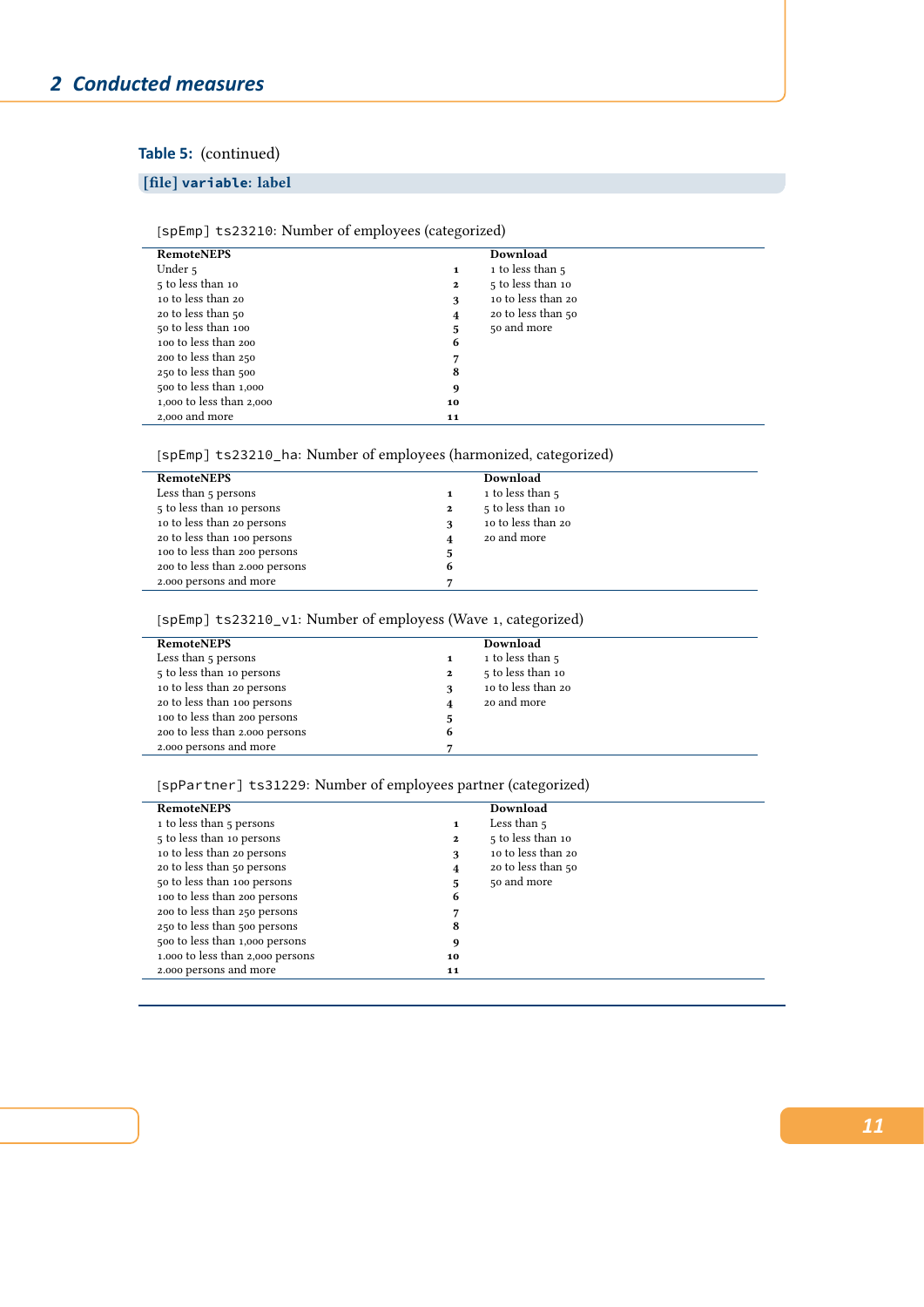| file             | variable                          | label                                                                        |
|------------------|-----------------------------------|------------------------------------------------------------------------------|
| FurtherEducation | tx28202                           | Course content                                                               |
| pTarget          | t <sub>435030</sub> g1            | Religion and religiosity: other religious community                          |
| pTarget          | t700101_g4                        | Municipality of birth (RS administrative district)                           |
| pTarget          | $t751001$ g <sub>4</sub>          | Municipality of living (RS administrative district)                          |
| pTarget          | $t751011$ g <sub>4</sub>          | Municipality of secondary residence (RS adminis-<br>trative district)        |
| spCourses        | $t_{272011}$ W <sub>1</sub>       | Course content                                                               |
| spCourses        | t272011_W2                        | Course content                                                               |
| spCourses        | $t_{272011}$ W <sub>3</sub>       | Course content                                                               |
| spCourses        | $t_{272011}$ W4                   | Course content                                                               |
| spCourses        | $t_{272011}$ w5                   | Course content                                                               |
| spEmp            | $ts23237_g4$                      | Place of workplace (RS administrative district)                              |
| spFurtherEdu1    | t <sub>272000</sub>               | Content of other course                                                      |
| spResidence      | th <sub>21111_g<sub>4</sub></sub> | Wohnort (RS administrative district)                                         |
| spSchool         | ts11202_g4                        | Municipality of school (RS administrative district)                          |
| spVocTrain       | $ts15207_g4$                      | Municipality of vocational training center (RS ad-<br>ministrative district) |

**Table 6:** Other variables which were purged in the Download-SUF

<span id="page-13-0"></span>

The following examples compare variables from some selected topics. On the left side, you see these variables as they can be found in the RemoteNEPS-SUF (i.e., this is the variant of the variable which contains the full information). On the right side, you find the same variables, but from the Download-version of the SUF, that is, the aggregated or purged variant of the variable. This illustrates the anonymization applied.

## **3.1 Number of employees**

The first example is a variable collected during the interview of Starting Cohort 6 (Adults). The question further investigates the occupational periphery of employers, while here, this employer is the mother of the respondent. On the left, you see the complete information as found in the RemoteNEPS-SUF. This variable is collected using seven classes, where the last four are sparsely filled (variable t731406\_R, table on the lower left). Because of this, those four codes have been recoded into one category (»*20 and more*«) and a new variable is generated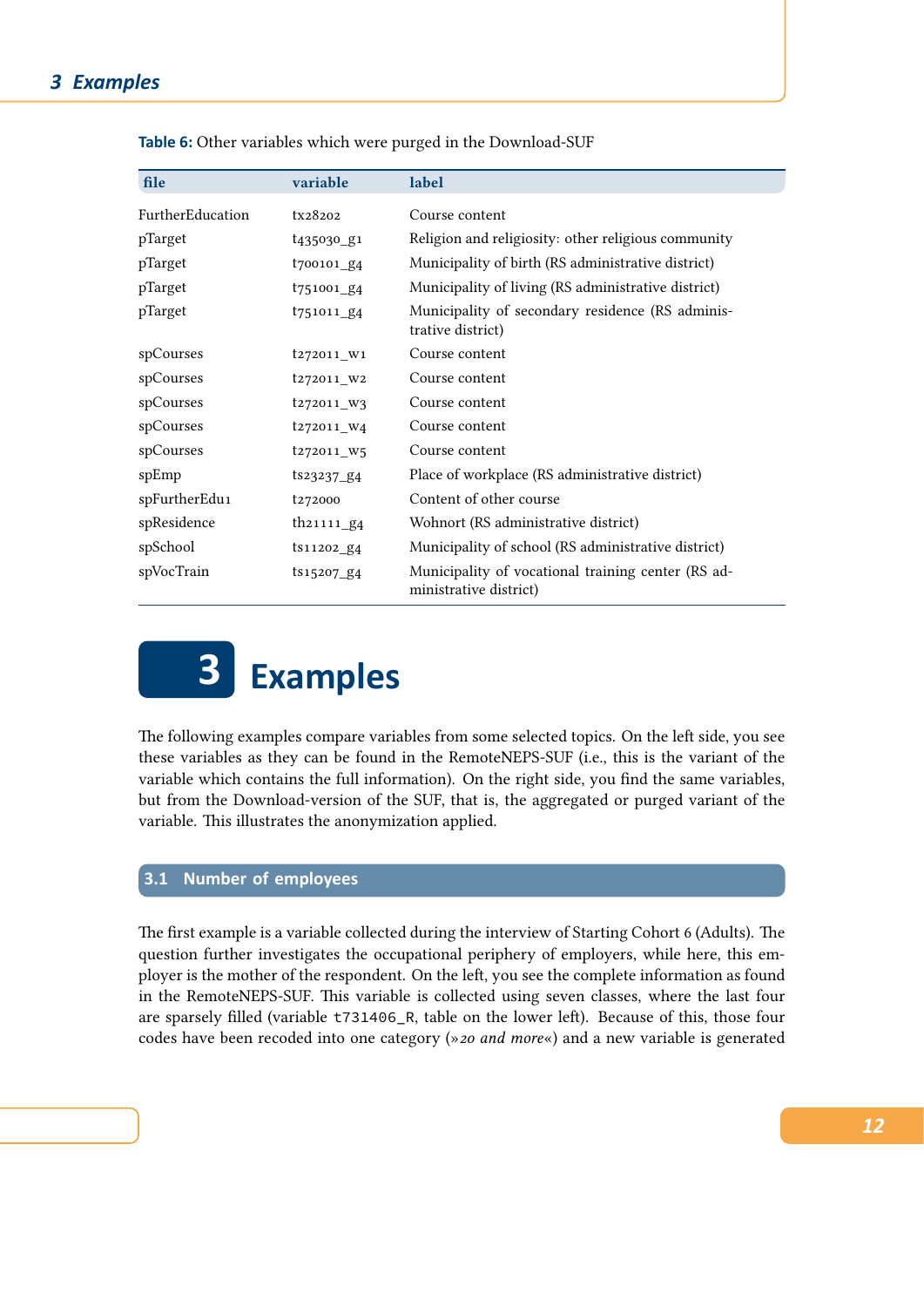Ī

(t731406\_D, upper left). In the Download-SUF, you find this aggregated variable unaltered (upper right). The variable t731406\_R rich in content was purged, though. You see that all meaningful codes have been recoded to »*-53 Anonymized*«. Note that the missing code »*-54 Missing by design*« is transported to the Download-SUF unmodified, so you already can derive the actual *statistical power* of this variable.

|                    | <b>RemoteNEPS</b>                                                                                                                                                                                                                           |                                                                                                                                 |                                                                                                                                                                                                                             | <b>Download</b>                                                                             |
|--------------------|---------------------------------------------------------------------------------------------------------------------------------------------------------------------------------------------------------------------------------------------|---------------------------------------------------------------------------------------------------------------------------------|-----------------------------------------------------------------------------------------------------------------------------------------------------------------------------------------------------------------------------|---------------------------------------------------------------------------------------------|
|                    | SC6_pTarget_R_5-1-0.dta                                                                                                                                                                                                                     | (NEPS SUF, SC6 5.1.0 (remote); doi:10.5157/NEPS:SC6:5.1.0)                                                                      | SC6_pTarget_D_5-1-0.dta<br>(NEPS SUF, SC6 5.1.0 (download); doi:10.5157/NEPS:SC6:5.1.0)                                                                                                                                     |                                                                                             |
|                    | t731406_D -- Number of mother's employees (categorized)                                                                                                                                                                                     |                                                                                                                                 | t731406_D -- Number of mother's employees (categorized)                                                                                                                                                                     |                                                                                             |
|                    |                                                                                                                                                                                                                                             | Freq.                                                                                                                           |                                                                                                                                                                                                                             | Freq.                                                                                       |
| Missing .<br>Total | Valid -98 Don't know<br>-97 Refused<br>-54 Missing by design   36700<br>0 none<br>$1 \quad 1$ to 4<br>$25$ to 9<br>3 10 to 19<br>4 20 and more<br>Total<br>t731406 R -- Number of mother's employees                                        | $\overline{7}$<br>$\mathbf{1}$<br>423<br>330<br>64<br>22<br>28<br>37575<br>15982<br>53557                                       | Valid -98 Don't know<br>-97 Refused<br>-54 Missing by design   36700<br>0 none<br>$1 \quad 1$ to $4$<br>2 5 to 9<br>3 10 to 19<br>4 20 and more<br>Total<br>Missing .<br>Total<br>t731406 R -- Number of mother's employees | $\overline{7}$<br>$\overline{1}$<br>423<br>330<br>64<br>22<br>28<br>37575<br>15982<br>53557 |
|                    |                                                                                                                                                                                                                                             | Freq.                                                                                                                           |                                                                                                                                                                                                                             | Freq.                                                                                       |
|                    | Valid -98 Don't know<br>-97 Refused<br>-54 Missing by design   36700<br>0 None<br>$1 \quad 1$ to 4<br>5 to 9<br>$\overline{2}$<br>10 to 19<br>3<br>20 to 49<br>$\overline{4}$<br>50 to 99<br>5<br>6 100 to 199<br>200 to 249<br>$7^{\circ}$ | $\overline{7}$<br>$\mathbf{1}$<br>423<br>330<br>64<br>22<br>21<br>$_{3}$<br>$\overline{\mathbf{3}}$<br>$\overline{\phantom{0}}$ | Valid -54 Missing by design   36700<br>-53 Anonymized  <br>Total<br>Missing .<br>Total                                                                                                                                      | 875<br>37575<br>15982<br>53557                                                              |

## **3.2 Countries (aggregated list)**

To illustrate the anonymization of countries, first have a look at this variable from Starting Cohort 6 (Adults). The information (»*respondent's country of birth*«) was surveyed during the interview. The collected information was recoded during data processing to different derived variables. The first of those is variable t405010\_g1R, which contains the complete list of countries (lower left, output is shortened to enhance readability). Also, a second variable t405010\_g2 was generated, using a more coarse list. This is helpful if some information was collected, but it is too inaccurate to identify the country (e.g., if someone states he was born in North America, you do not know if he meant U.S. or Canada). This second variable is transported to the Download-SUF unaltered (upper right), which means it in some way represents the anonymized version. The first variable t405010\_g1R with the full information is purged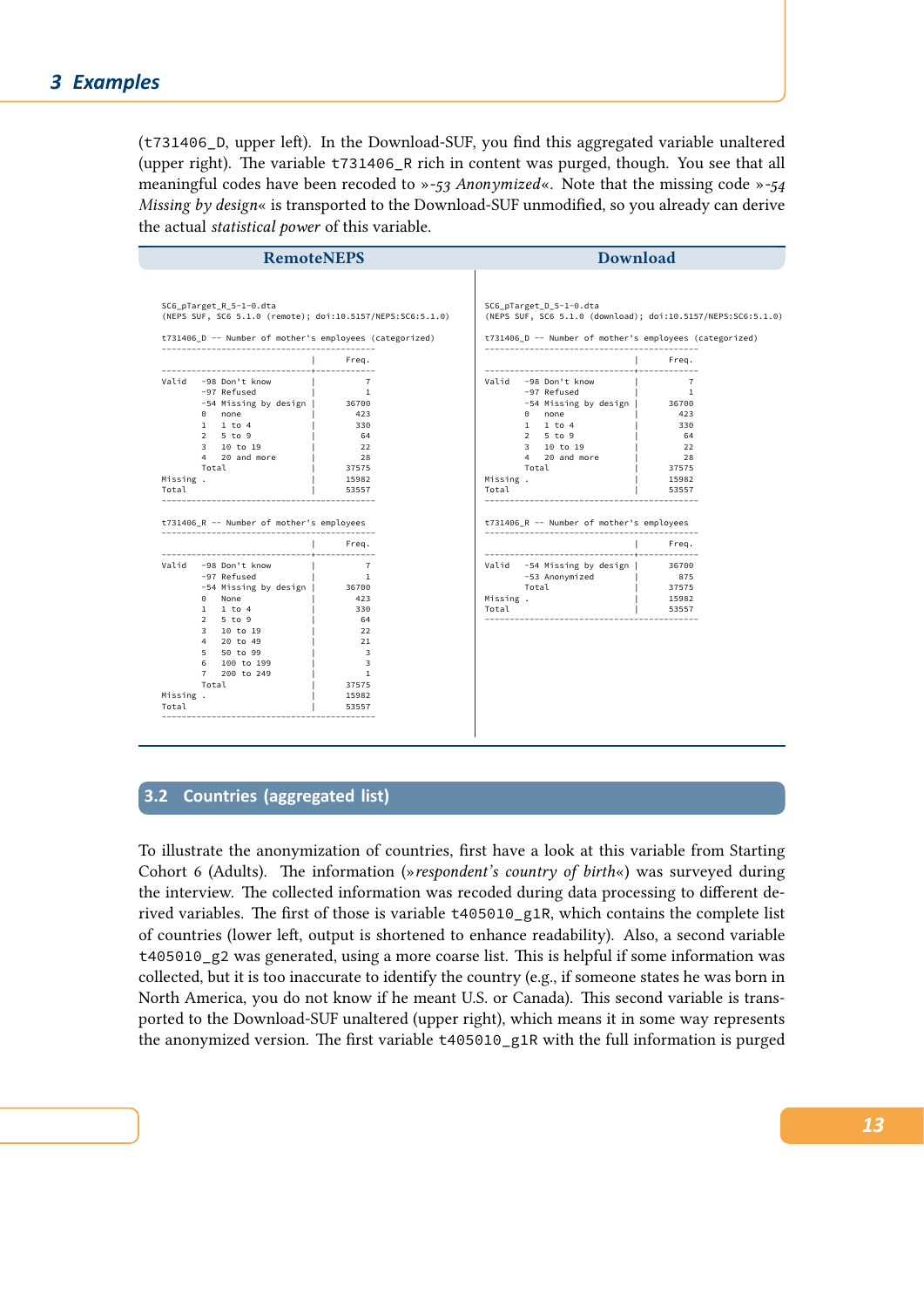## *3 Examples*

### in the Download-SUF.

| <b>RemoteNEPS</b>                                                                                                                                                                                                                                                                                                                                                                                                                                                                                                                                           |                                                                                                                                        | <b>Download</b> |                                                                                                                                                                                                                                                                                                                                                                                                                                                                                                                                                                                                |                                      |                                                                                                                            |
|-------------------------------------------------------------------------------------------------------------------------------------------------------------------------------------------------------------------------------------------------------------------------------------------------------------------------------------------------------------------------------------------------------------------------------------------------------------------------------------------------------------------------------------------------------------|----------------------------------------------------------------------------------------------------------------------------------------|-----------------|------------------------------------------------------------------------------------------------------------------------------------------------------------------------------------------------------------------------------------------------------------------------------------------------------------------------------------------------------------------------------------------------------------------------------------------------------------------------------------------------------------------------------------------------------------------------------------------------|--------------------------------------|----------------------------------------------------------------------------------------------------------------------------|
| SC6_pTarget_R_5-1-0.dta<br>(NEPS SUF, SC6 5.1.0 (remote); doi:10.5157/NEPS:SC6:5.1.0)<br>t405010_g2 -- Country of birthplace (categorized)                                                                                                                                                                                                                                                                                                                                                                                                                  |                                                                                                                                        |                 | SC6_pTarget_D_5-1-0.dta<br>(NEPS SUF, SC6 5.1.0 (download); doi:10.5157/NEPS:SC6:5.1.0)<br>t405010_g2 -- Country of birthplace (categorized)                                                                                                                                                                                                                                                                                                                                                                                                                                                   |                                      |                                                                                                                            |
|                                                                                                                                                                                                                                                                                                                                                                                                                                                                                                                                                             | Freq.                                                                                                                                  |                 |                                                                                                                                                                                                                                                                                                                                                                                                                                                                                                                                                                                                |                                      | Freq.                                                                                                                      |
| Valid -97 Refused<br>-54 Missing by design<br>-20 Foreign, but not codeable<br>Germany<br>$\mathbf{1}$<br>2<br>Italy<br>Poland<br>3<br>$\overline{4}$<br>Romania<br>5<br>Turkey<br>Former Yugoslavia<br>6<br>Former Soviet Union<br>$7^{\circ}$<br>Central and South America, Caribbean  <br>8<br>Northern and Western Europe<br>9<br>10 North America<br>12 Other Middle East and North Africa<br>13 Other Africa<br>14 Other Asia<br>15 Other Central and Eastern Europe<br>16 Other Southern Europe<br>Total<br>t405010_g1R -- Country of place of birth | 2<br>36417<br>5<br>15388<br>52<br>244<br>98<br>182<br>113<br>522<br>42<br>154<br>33<br>73<br>30<br>74<br>84<br>44<br>53557             |                 | Valid -97 Refused<br>-54 Missing by design<br>-20 Foreign, but not codeable<br>Germany<br>$\mathbf{1}$<br>$\overline{2}$<br>Italy<br>Poland<br>$\mathbf{3}$<br>$\overline{4}$<br>Romania<br>5 <sup>1</sup><br>Turkey<br>Former Yugoslavia<br>6<br>$7^{\circ}$<br>Former Soviet Union<br>8<br>Northern and Western Europe<br>9<br>10 North America<br>12 Other Middle East and North Africa<br>13 Other Africa<br>14 Other Asia<br>15 Other Central and Eastern Europe<br>16 Other Southern Europe<br>Total<br>t405010_g1R -- Country of place of birth<br>------------------------------------ | Central and South America, Caribbean | 2<br>36417<br>5<br>15388<br>52<br>244<br>98<br>182<br>113<br>522<br>42<br>154<br>33<br>73<br>30<br>74<br>84<br>44<br>53557 |
| Valid -97 Refused<br>-54 Missing by design<br>-20 Foreign, but not codeable<br>0 germany<br>120 yugoslavia<br>121 albania<br>122 bosnia and herzegovina<br>124 belgium<br>$\ddot{\phantom{a}}$<br>477 uzbekistan<br>479 china<br>482 malaysia<br>499 other asia<br>Total                                                                                                                                                                                                                                                                                    | Freq.<br>2<br>36417<br>5<br>15388<br>30<br>4<br>22<br>5<br>$\ddot{\phantom{a}}$<br>6<br>$\overline{7}$<br>$\overline{2}$<br>1<br>53557 |                 | Valid -54 Missing by design  <br>-53 Anonymized<br>$\sim$ 1.<br>Total                                                                                                                                                                                                                                                                                                                                                                                                                                                                                                                          | Freq.<br>36417<br>17140<br>53557     |                                                                                                                            |

## **3.3 Countries (binary variable)**

In school cohorts, an aggregation of countries is coarsened to the binary information German/ Non-German. To illustrate this, have a look at variables from Starting Cohort 2 (Kindergarten). The information (»*country of birth target child*«) was surveyed during the interview using a two-step procedure: first, the respondent is asked if the child was born in Germany or abroad (variable p406000, top left). This variable is not subject to anonymization and therefore does not have a suffix and is equally existent in both SUF-versions. If the child was born abroad, a second question regarding the specific country followed (variable p406010\_g1R, lower left, output is reduced to enhance readability). This second question is purged in the Download-SUF (lower right). There is no need to generate an additional anonymized version of this second question, as the information is already present in the first shown variable (p406000).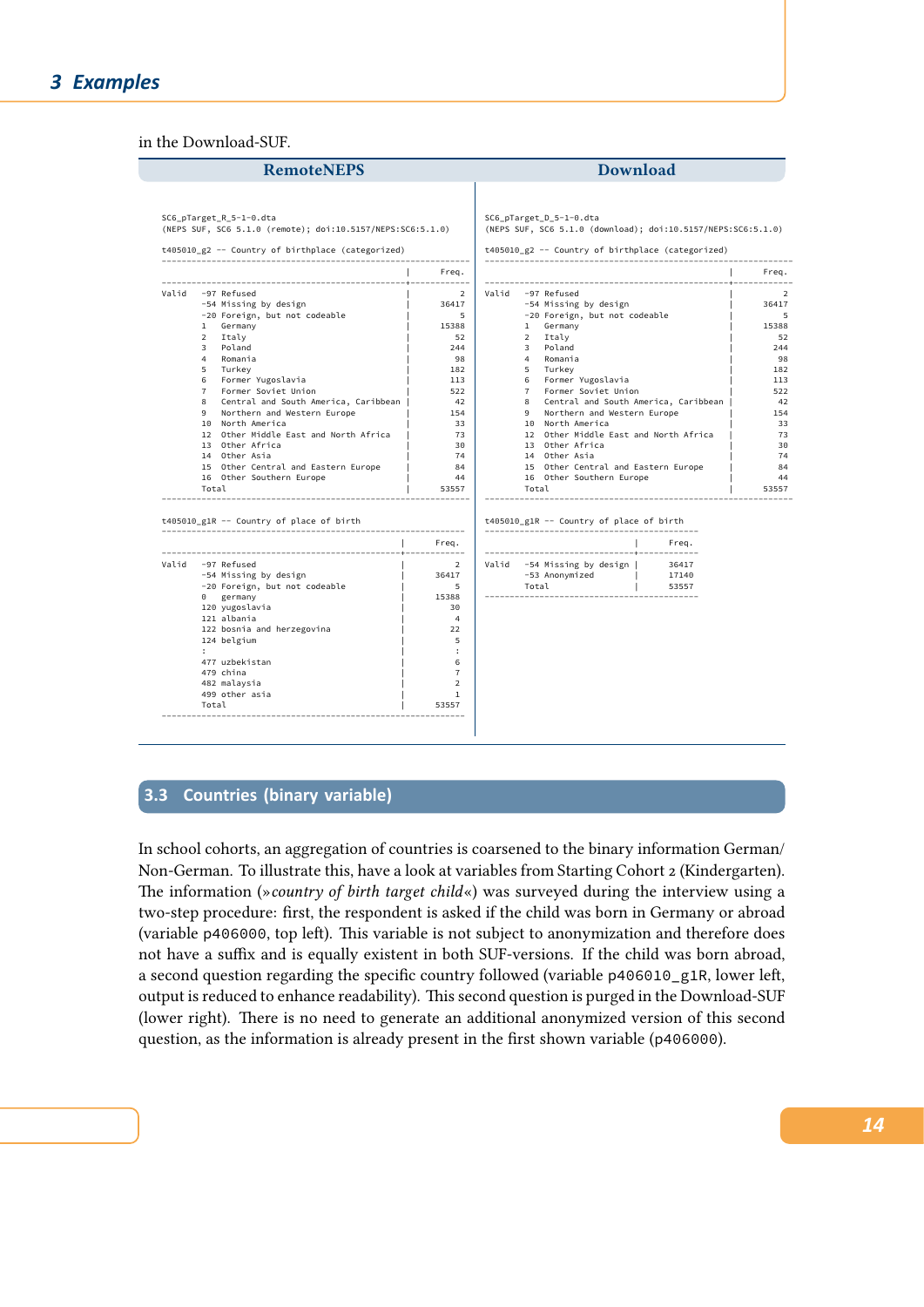| <b>RemoteNEPS</b>                                                                                             |                                                            |       |                                                                                                               | <b>Download</b>                                              |
|---------------------------------------------------------------------------------------------------------------|------------------------------------------------------------|-------|---------------------------------------------------------------------------------------------------------------|--------------------------------------------------------------|
| SC2 pParent R 3-0-0.dta<br>p406000 -- Target child born in Germany?<br>-------------------------------------- | (NEPS SUF, SC2 3.0.0 (remote); doi:10.5157/NEPS:SC2:3.0.0) |       | SC2 pParent D 3-0-0.dta<br>p406000 -- Target child born in Germany?<br>-------------------------------------- | (NEPS SUF, SC2 3.0.0 (download); doi:10.5157/NEPS:SC2:3.0.0) |
| ------------------------------------                                                                          | Freq.                                                      |       | --------------------------------------                                                                        | Freq.                                                        |
| Valid -98 Don't know  <br>1 Yes  <br>$2 \quad$ No $\quad$  <br>Total<br>Missing .                             | $\overline{\phantom{0}}$<br>7658<br>173<br>7832<br>3545    |       | Valid -98 Don't know  <br>1 Yes I<br>$2$ No $2$<br>Total Show<br>Missing .                                    | $\overline{1}$<br>7658<br>173<br>7832<br>3545                |
| Total<br>------------------------------------<br>p406010_g1R -- Country of birth target child                 | 11377                                                      | Freq. | Total<br>p406010_g1R -- Country of birth target child<br>-------------------------------------                | 11377<br><b>Example 19</b> Freq.                             |

## **3.4 Federal states**

Regional locations are usually recoded to different derived variables (see section 2.3). In this example, we focus on the region of the school in Starting Cohort 3 (5th graders). The first derived variable is a binary variable for Western and Eastern Germany (tx80109\_g1), present in both SUF-versions (upper left and upper right). The second variable tx80109\_g2R, containing the federal states, is only complete in the RemoteNEPS-SUF (lower left), [and is purg](#page-8-0)ed in the Download-SUF (lower right).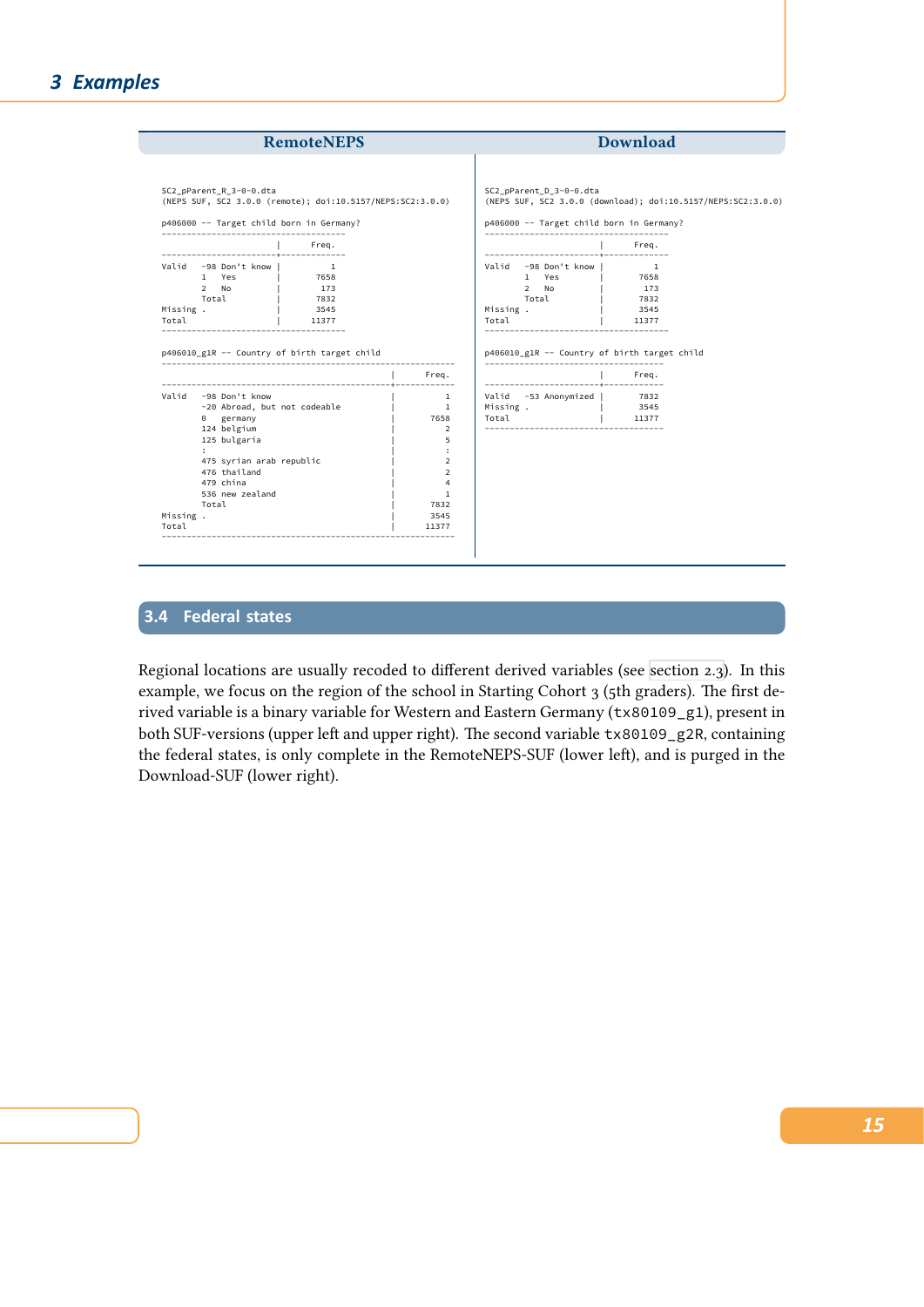## **RemoteNEPS Download**

SC3\_CohortProfile\_R\_3-1-0.dta (NEPS SUF, SC3 3.1.0 (remote); doi:10.5157/NEPS:SC3:3.1.0)

tx80109\_g1 -- Sample: Federal state school (west/east)

|       |                                                               | Freq.                |
|-------|---------------------------------------------------------------|----------------------|
| Valid | -55 Not determinable<br>Western Germany<br>1<br>$\mathcal{P}$ | 458<br>16299<br>3784 |
|       | Eastern Germany incl. Berlin<br>Total                         | 20541                |

tx80109\_g2R -- Sample: Federal state school

|       |                 |                               | Freq. |
|-------|-----------------|-------------------------------|-------|
| Valid |                 | -55 Not determinable          | 458   |
|       | 1               | Schleswig-Holstein            | 784   |
|       | $\mathcal{P}$   | Hamburg                       | 377   |
|       | 3               | Lower Saxony                  | 2209  |
|       | 4               | Bremen                        | 158   |
|       | 5               | North Rhine-Westphalia        | 4398  |
|       | 6               | Hesse                         | 1308  |
|       | $\overline{7}$  | Rhineland-Palatinate          | 971   |
|       | 8               | Baden-Wuerttemberg            | 3265  |
|       | 9               | Bavaria                       | 2677  |
|       | 10              | Saarland                      | 152   |
|       | 11              | Berlin (Complete)             | 404   |
|       | 12 <sup>2</sup> | Brandenburg                   | 1143  |
|       | 13              | Mecklenburg-Western Pomerania | 619   |
|       | 14              | Saxony                        | 617   |
|       | 15              | Saxony-Anhalt                 | 401   |
|       | 16              | Thuringia                     | 600   |
|       | Total           |                               | 20541 |

SC3\_CohortProfile\_D\_3-1-0.dta (NEPS SUF, SC3 3.1.0 (download); doi:10.5157/NEPS:SC3:3.1.0)

tx80109\_g1 -- Sample: Federal state school (west/east)

|                                                                                                                    | Frea.                         |
|--------------------------------------------------------------------------------------------------------------------|-------------------------------|
| -55 Not determinable<br><b>hifs</b><br>Western Germany<br>Eastern Germany incl. Berlin  <br>$\mathcal{P}$<br>Total | 458<br>16299<br>3784<br>20541 |

tx80109\_g2R -- Sample: Federal state school

|                      | Freq. |
|----------------------|-------|
|                      |       |
| Valid -53 Anonymized | 20541 |
|                      |       |

## **3.5 Class size**

Sometimes, variables are collected numerical. In the example below, the number of students in class was surveyed from the educator in Starting Cohort 2 (Kindergarten) without any further regulations. Thus, the resulting variable e227400\_g1R (lower left) does not have a coding scheme. This variable is aggregated to the variable e227400\_g1D containing six different class-sizes (upper left). You find this aggregated version in both SUF-versions, the full numerical variable is purged in the Download-SUF, though (lower right).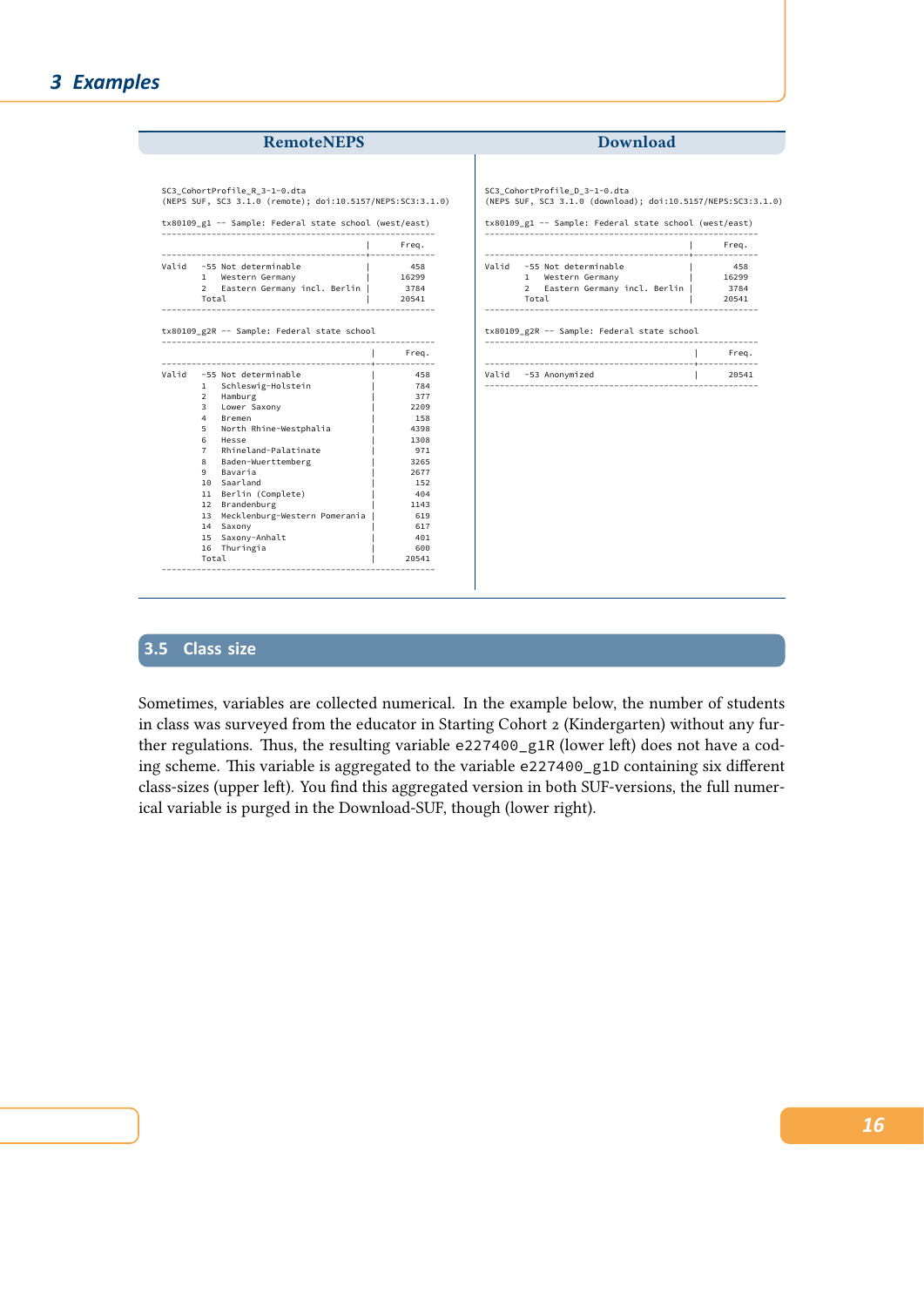## *3 Examples*

## **RemoteNEPS Download**

SC2\_pEducator\_R\_3-0-0.dta (NEPS SUF, SC2 3.0.0 (remote); doi:10.5157/NEPS:SC2:3.0.0)

e227400\_g1D -- Class: number of students, total (coarsed)

|       |               |                        | Freq. |
|-------|---------------|------------------------|-------|
| Valid |               | -90 Unspecific missing | 10    |
|       |               | -54 Missing by design  | 1803  |
|       | п.            | Below 10               | 3     |
|       | $\mathcal{P}$ | $10$ to $14$           | 26    |
|       | 3             | 15 to 19               | 203   |
|       | 4             | 20 to 24               | 450   |
|       | 5             | 25 to 29               | 169   |
|       | 6             | 30 to 34               | 4     |
|       | Total         |                        | 2668  |

## e227400\_g1R -- Class: number of students total --------------------------------------------

|       |                        | Freq.          |
|-------|------------------------|----------------|
| Valid | -90 Unspecific missing | 10             |
|       | -54 Missing by design  | 1803           |
|       | 8                      | 3              |
|       | 10                     | $\mathbf{1}$   |
|       | 11                     | $\mathbf{1}$   |
|       | 12                     | $\overline{4}$ |
|       | 13                     | 8              |
|       | 14                     | 12             |
|       | 15                     | 21             |
|       | 16                     | 22             |
|       | 17                     | 34             |
|       | 18                     | 58             |
|       | 19                     | 68             |
|       | 20                     | 75             |
|       | 21                     | 89             |
|       | 22                     | 98             |
|       | 23                     | 88             |
|       | 24                     | 100            |
|       | 25                     | 83             |
|       | 26                     | 39             |
|       | 27                     | 27             |
|       | 28                     | 14             |
|       | 29                     | 6              |
|       | 30                     | 3              |
|       | 31                     | $\mathbf{1}$   |
|       | Total                  | 2668           |

SC2\_pEducator\_D\_3-0-0.dta (NEPS SUF, SC2 3.0.0 (download); doi:10.5157/NEPS:SC2:3.0.0)

e227400\_g1D -- Class: number of students, total (coarsed)

|       |                                        |                                                                                                                           | Freq.                                      |
|-------|----------------------------------------|---------------------------------------------------------------------------------------------------------------------------|--------------------------------------------|
| Valid | 1<br>$\mathcal{P}$<br>3<br>4<br>5<br>6 | -90 Unspecific missing  <br>-54 Missing by design<br>Below 10<br>10 to 14<br>15 to 19<br>20 to 24<br>25 to 29<br>30 to 34 | 10<br>1803<br>3<br>26<br>203<br>450<br>169 |
|       | Total                                  |                                                                                                                           | 2668                                       |
|       |                                        |                                                                                                                           |                                            |

e227400\_g1R -- Class: number of students total --------------------------------------------

|       |                                                  | Freq.               |
|-------|--------------------------------------------------|---------------------|
| Valid | -54 Missing by design<br>-53 Anonymized<br>Total | 1803<br>865<br>2668 |
|       |                                                  |                     |

*17*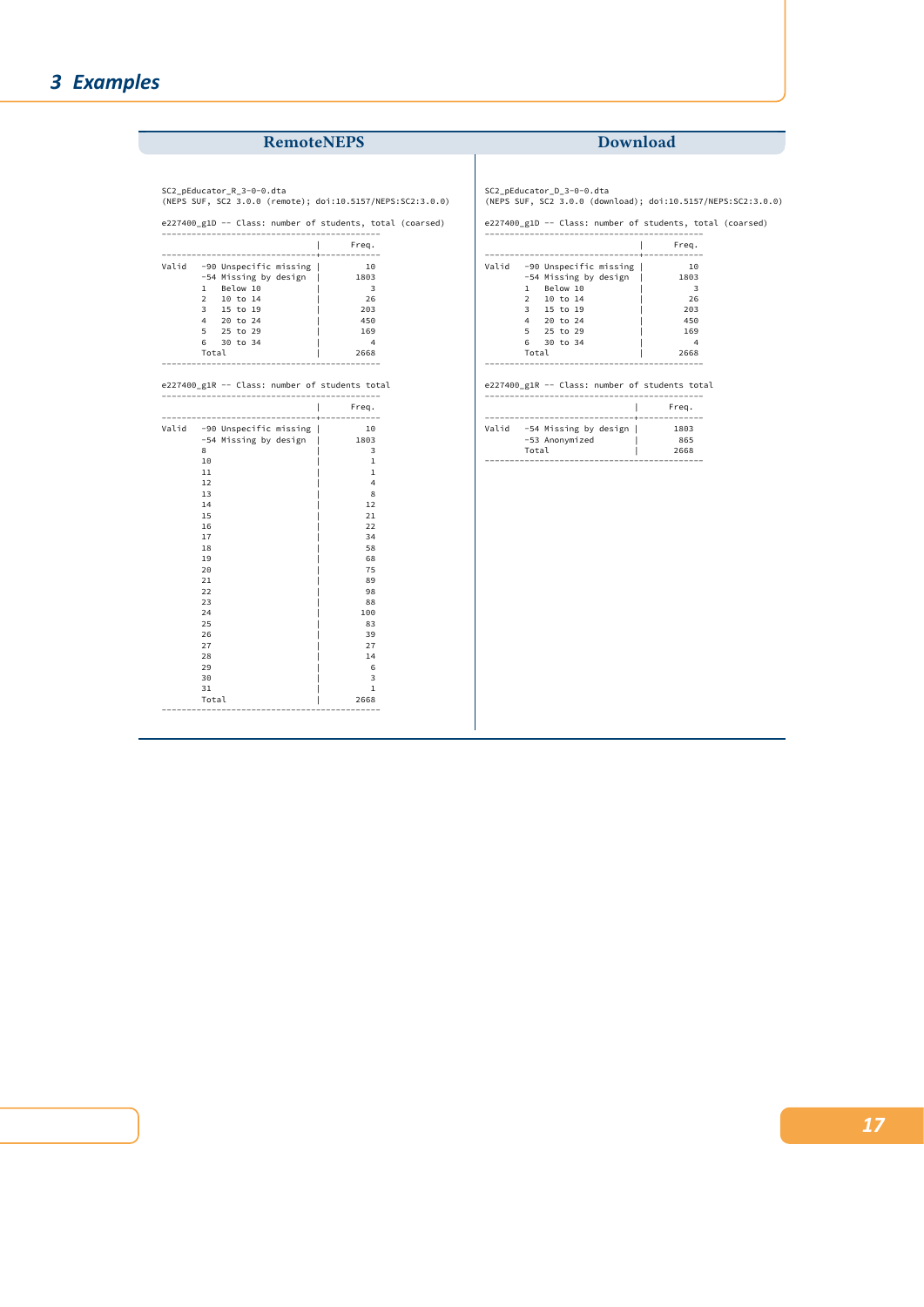

## <span id="page-19-0"></span>**A.1 Complete overview**

The following table lists all variables which are affected by anonymization methods. For all variables, full information is available OnSite, although for many of them, you already find this complete information in the RemoteNEPS-version. Only for those variables marked with an asterisk, the full information is only present OnSite. For most of the variables, an aggregated or generated version is available, which still transports some information to the Downloadversion. Please see the previous chapters for more information.

**Table 7:** Complete overview of all restricted variables

| file        | variable                | label (*only available OnSite)                               |
|-------------|-------------------------|--------------------------------------------------------------|
|             |                         |                                                              |
| pTarget     | t32601a_g1              | Position generator: Country nurse or male nurse              |
| pTarget     | t32601b_g1              | Position generator: Country engineer                         |
| pTarget     | t32601c g1              | Position generator:<br>Country warehouse/transport<br>worker |
| pTarget     | $t_3$ 2601 $d$ _g1      | Position generator: Country social worker                    |
| pTarget     | t32601e_g1              | Position generator: Country sales clerk                      |
| pTarget     | $t_32601f_g1$           | Position generator: Country police officer                   |
| pTarget     | t32601g_g1              | Position generator: Country doctor                           |
| pTarget     | t32601h_g1              | Position generator: Country banker                           |
| pTarget     | $t_3$ 2601 $k$ _g1      | Position generator: Country car mechanic                     |
| pTarget     | $t_32601$ <sup>g1</sup> | Position generator: country, judge                           |
| pTarget     | t32601m_g1              | Position generator: Country optician                         |
| pTarget     | t32601n_g1              | Position generator: Country translator                       |
| pTarget     | t326010_g1              | Position generator: Country teacher at ele.<br>school,       |
|             |                         | Hauptschule or Realschule                                    |
| pTarget     | t405010_g1              | Country of place of birth                                    |
| pTarget     | t405070_g1              | Country of birth, mother                                     |
| pTarget     | t405100_g1              | Country of birth father                                      |
| pTarget     | t <sub>405220</sub> g1  | Country of birth mother's mother                             |
| pTarget     | t405230_g1              | Country of birth mother's father                             |
| pTarget     | t405240_g1              | Country of birth father's mother                             |
| $pTarget$   | t405250_g1              | Country of birth father's father                             |
| pTarget     | t407010_g1              | Partner's country of birth (LAT)                             |
| pTarget     | t407070_g1              | Country of birth mother partner                              |
| pTarget     | t407100_g1              | Place of birth father of partner (LAT)                       |
| pTarget     | t431010_g1              | Destination country                                          |
| pTarget     | t751004_g1              | Country in which place of work is located (abroad)           |
| pTarget     | t751015_g1              | Country of second residence (abroad)                         |
| spEmp       | ts23239_g1              | Country of place of work                                     |
| spPartner   | $ts31205_g1$            | Partner's country of birth                                   |
| spPartner   | ts31208_g1              | Country of birth, partner's father                           |
| spPartner   | ts31210_g1              | Country of birth mother partner                              |
| spResidence | th21103_g1              | Federal state of place of residence                          |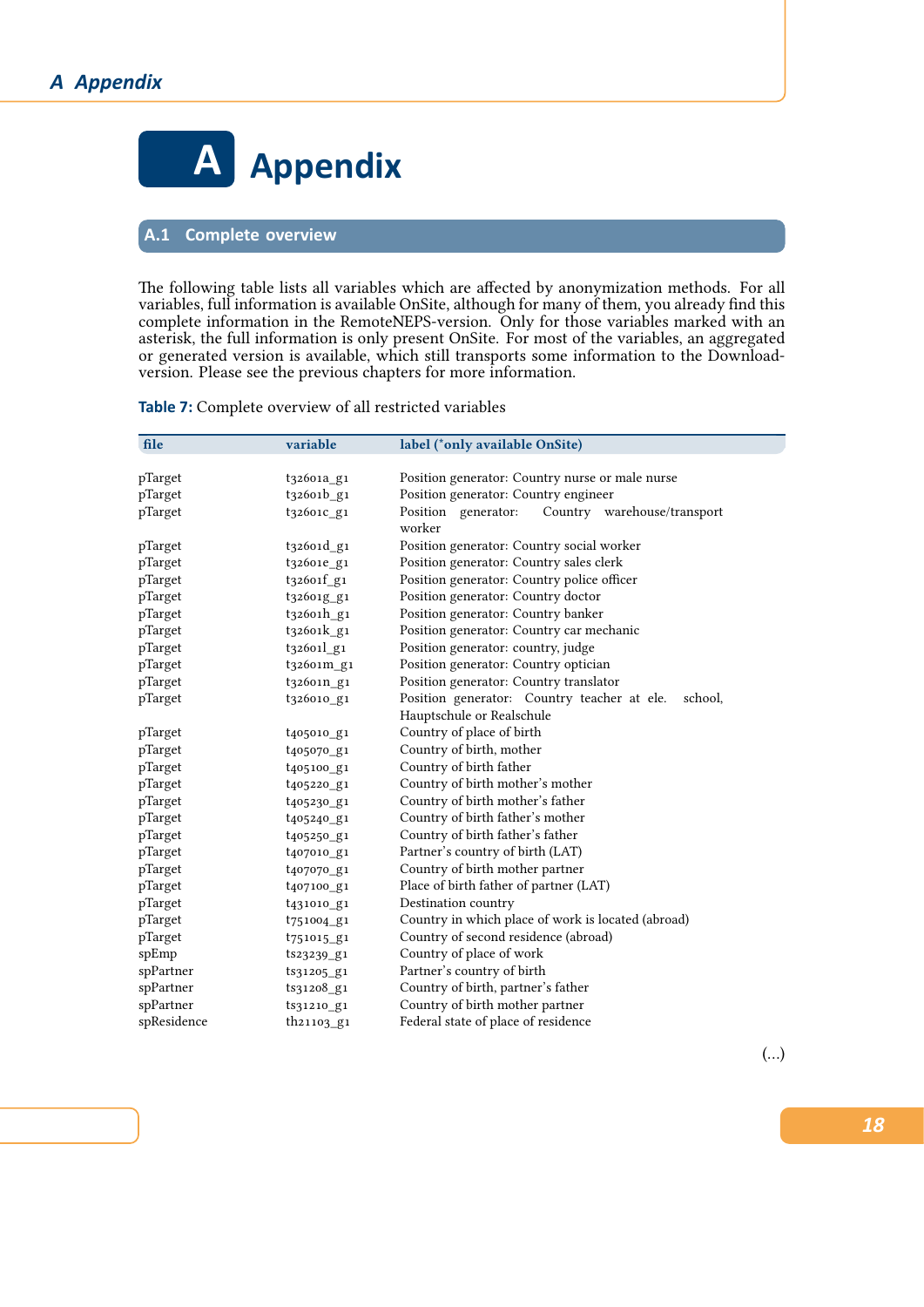## *A Appendix*

| Table 7: (continued) |  |  |
|----------------------|--|--|
|----------------------|--|--|

| file               | variable                       | label (*only available OnSite)                                                                 |        |
|--------------------|--------------------------------|------------------------------------------------------------------------------------------------|--------|
| spSchool           | ts1120s_g1                     | Country of school                                                                              |        |
| spSchoolExtExam    | ts11301_g1                     | Country of school-leaving qualification                                                        |        |
| spVocExtExam       | ts15303_g1                     | Country of external examination                                                                |        |
| spVocTrain         | ts1521s_g1                     | Country in which vocational training program took place                                        |        |
| pTarget            | t412141_g1                     | Interaction language - best friend (ISO 639.2)                                                 |        |
| pTarget            | t412171_g1                     | Interaction language - colleagues (ISO 639.2)                                                  |        |
| pTarget            | t413000_g1                     | 1. Language of origin (ISO 639.2)                                                              |        |
| pTarget            | t413010_g1                     | 2. Language of origin (ISO 639.2)                                                              |        |
| pTarget            | t413060_g1                     | Language of origin (ISO 639.2)                                                                 |        |
| pTarget            | t413100_g1                     | First language/language of origin mother (ISO 639.2)                                           |        |
| pTarget            | t413120_g1                     | First language/language of origin father (ISO 639.2)                                           |        |
| pTarget            | t413501_g1                     | Interaction language - household (ISO 639.2)                                                   |        |
| pTarget            | t418001_g1                     | Language reading - profession (ISO 639.2)                                                      |        |
| pTarget            | t418011_g1                     | Language reading - spare time (ISO 639.2)                                                      |        |
| pTarget            | t406100_g1                     | Other nationality                                                                              |        |
| pTarget            | t272800                        | Specialized fair/congress: Content                                                             | *      |
| pTarget            | t272801                        | Specialist lecture: Content                                                                    | *      |
| pTarget            | t272804                        | Self-instruction program: Content                                                              | *      |
| pTarget            | t406001                        | The other reason for migration immigration status, other                                       | *      |
| pTarget            | t731302                        | Other school-leaving qualification mother                                                      | *      |
| pTarget            | t731304                        | Other vocational qualification, mother (open)                                                  | *      |
| pTarget            | t731305                        | Other educational institution, mother (open)                                                   | *      |
| pTarget            | t731307                        | Other type of degree, mother (open)                                                            | *      |
| pTarget            | t731309                        | Other institution conferring degree, mother (open)                                             | *      |
| pTarget            | t731352                        | Other school-leaving qualification father                                                      | *      |
| pTarget            | t731354                        | Other vocational qualification, father (open)                                                  | *      |
| pTarget            | t <sub>731355</sub>            | Other educational institution, father (open)                                                   | *      |
| $\mathbf{pTarget}$ | t731357                        | Other type of degree, father (open)                                                            | *      |
| pTarget            | t731359                        | Other institution conferring degree, father (open)                                             | *      |
| pTarget            | th <sub>32217</sub>            | Other partial retirement model                                                                 | *      |
| pTarget            | th <sub>32343</sub>            | Other vocational qualification of partner (open) (LAT)                                         | *      |
| pTarget            | th <sub>32344</sub>            | Other type of educational institution, partner (open)                                          | *      |
|                    |                                | (LAT)<br>Other higher education degree partner (open) (LAT)                                    |        |
| pTarget            | th32345                        | Other institution conferring degree, partner (open) (LAT)                                      | *      |
| pTarget<br>spChild | th <sub>32347</sub><br>ts33211 | Other employment status, child (open information)                                              | *      |
| spChild            |                                | Other type of school, child                                                                    | *      |
| spChild            | ts33213                        | Other school-leaving qualification, child                                                      | *      |
| spChild            | ts33215                        |                                                                                                | *      |
| spChild            | ts33217                        | Other vocational training, child<br>Other type of education institute, child                   | $\ast$ |
| spChild            | ts33219                        | Other vocational qualification, child (open)                                                   | *<br>* |
|                    | ts33221                        |                                                                                                |        |
| spChild            | ts33222                        | Other educational institution, child (open)                                                    |        |
| spChild            | ts33224                        | Other type of degree, child (open)<br>Other institution conferring degree to child (open)      | *      |
| spChild            | ts33226                        |                                                                                                | *      |
| spFurtherEdu2      | t272044                        | Type of certificate                                                                            | *      |
| spGap              | ts29102                        | Other activity                                                                                 | *      |
| spPartner          | ts31213                        | Other school-leaving qualification partner<br>Other vocational qualification of partner (open) | ∗      |
| spPartner          | ts31215                        |                                                                                                | *      |
| spPartner          | ts31216                        | Other type of educational institution, partner (open)                                          | *      |

*19*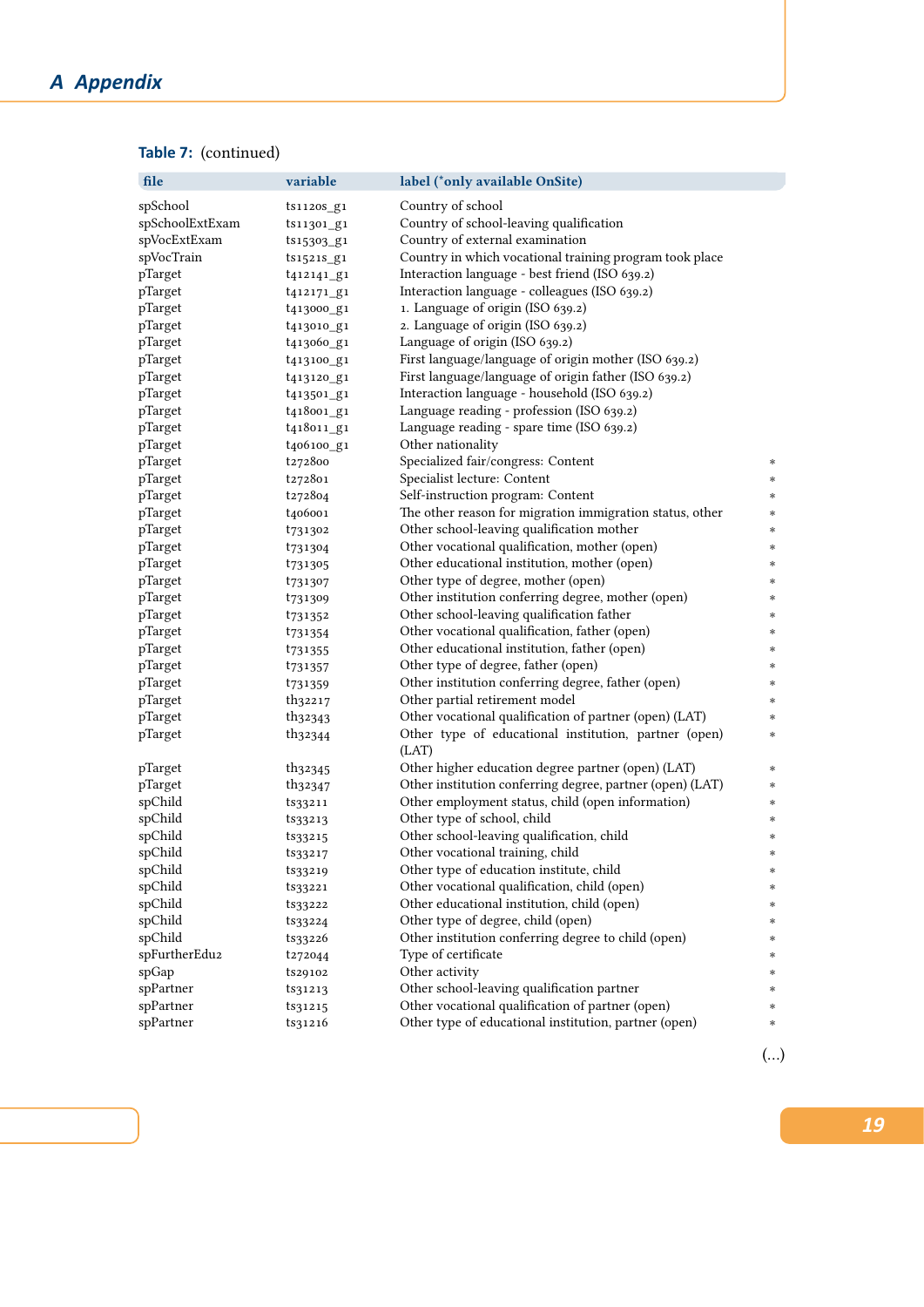## *A Appendix*

| file             | variable               | label (*only available OnSite)                                                    |   |
|------------------|------------------------|-----------------------------------------------------------------------------------|---|
| spPartner        | ts31218                | Other degree from a university / higher education insti-<br>tution partner (open) | * |
| spPartner        | ts31220                | Other institution conferring degree partner (open)                                | * |
| spSchool         | t724806                | 1st 'Abitur' subject, open                                                        | * |
| spSchool         | t724807                | 2nd 'Abitur' subject, open                                                        | * |
| spSchool         | t724808                | 3rd 'Abitur' subject, open                                                        | * |
| spSchool         | t724809                | 4th 'Abitur' subject, open                                                        | * |
| spSchool         | t724810                | 5th 'Abitur' subject, open                                                        | * |
| spSchool         | ts11206                | Another type of school                                                            | * |
| spSchool         | ts11212                | Other school-leaving qualification                                                | * |
| spSchool         | ts11217                | Other aspired school-leaving qualification                                        | * |
| spSchoolExtExam  | ts11305                | Other school-leaving qualification awarded                                        | * |
| spSchoolExtExam  | ts11324                | 1. Abitur subject (awarded qualification), open                                   | * |
| spSchoolExtExam  | ts11325                | 2. Abitur subject (awarded qualification), open                                   | * |
| spSchoolExtExam  | ts11326                | 3. Abitur subject (awarded qualification), open                                   | * |
| spSchoolExtExam  | ts11327                | 4. Abitur subject (awarded qualification), open                                   | * |
| spSchoolExtExam  |                        | 5. Abitur subject (awarded qualification), open                                   |   |
|                  | ts11328                | Other external examination qualification                                          | * |
| spVocExtExam     | ts15305                |                                                                                   | * |
| spVocTrain       | ts15202                | Other kind of training program                                                    | * |
| spVocTrain       | ts15220                | Other vocational qualification                                                    | * |
| spVocTrain       | ts15222                | Other vocational qualification (open)                                             | * |
| spVolunteerWork  | t262950                | Content Volunteer work 1                                                          | * |
| spVolunteerWork  | t262951                | Content Volunteer work 2                                                          | * |
| pTarget          | t700101_g3             | Municipality of birth (RS region)                                                 |   |
| pTarget          | t751001_g3             | Municipality of living (RS region)                                                |   |
| pTarget          | t751011_g3             | Municipality of secondary residence (RS region)                                   |   |
| spEmp            | ts23237_g3             | Place of workplace (RS region)                                                    |   |
| spResidence      | th <sub>21111_g3</sub> | Place of residence (RS region)                                                    |   |
| spSchool         | ts11202_g3             | Municipality of school (RS region)                                                |   |
| spVocTrain       | ts15207_g3             | Municipality of vocational training center (RS region)                            |   |
| pTarget          | t731406                | Number of mother's employees                                                      |   |
| pTarget          | t731406_ha             | Number of mother's employees (harmonized)                                         |   |
| pTarget          | t731406_v1             | Mother: Number of employees                                                       |   |
| pTarget          | t731456                | Number of father's employees                                                      |   |
| pTarget          | t731456_ha             | Number of father's employees (harmonized)                                         |   |
| pTarget          | t731456_v1             | Number of father's employees                                                      |   |
| pTarget          | th32355                | Number of employees partner (LAT)                                                 |   |
| spEmp            | ts23210                | Number of employees                                                               |   |
| spEmp            | ts23210_ha             | Number of employess (harmonized)                                                  |   |
| spEmp            | ts23210_V1             | Number of employees (Wave 1)                                                      |   |
| spPartner        | ts31229                | Number of employees partner                                                       |   |
| FurtherEducation | tx28202                | Course content                                                                    |   |
| pTarget          | t <sub>435030</sub> g1 | Religion and religiosity: other religious community                               |   |
| pTarget          | t700101_g4             | Municipality of birth (RS administrative district)                                |   |
| pTarget          | $t751001_g4$           | Municipality of living (RS administrative district)                               |   |
| pTarget          | $t_{751011}$ $g_4$     | Municipality of secondary residence (RS administrative<br>district)               |   |
| spCourses        | t272011_W1             | Course content                                                                    |   |
| spCourses        | t272011_W2             | Course content                                                                    |   |
|                  |                        |                                                                                   |   |

## **Table 7:** (continued)

(…)

*20*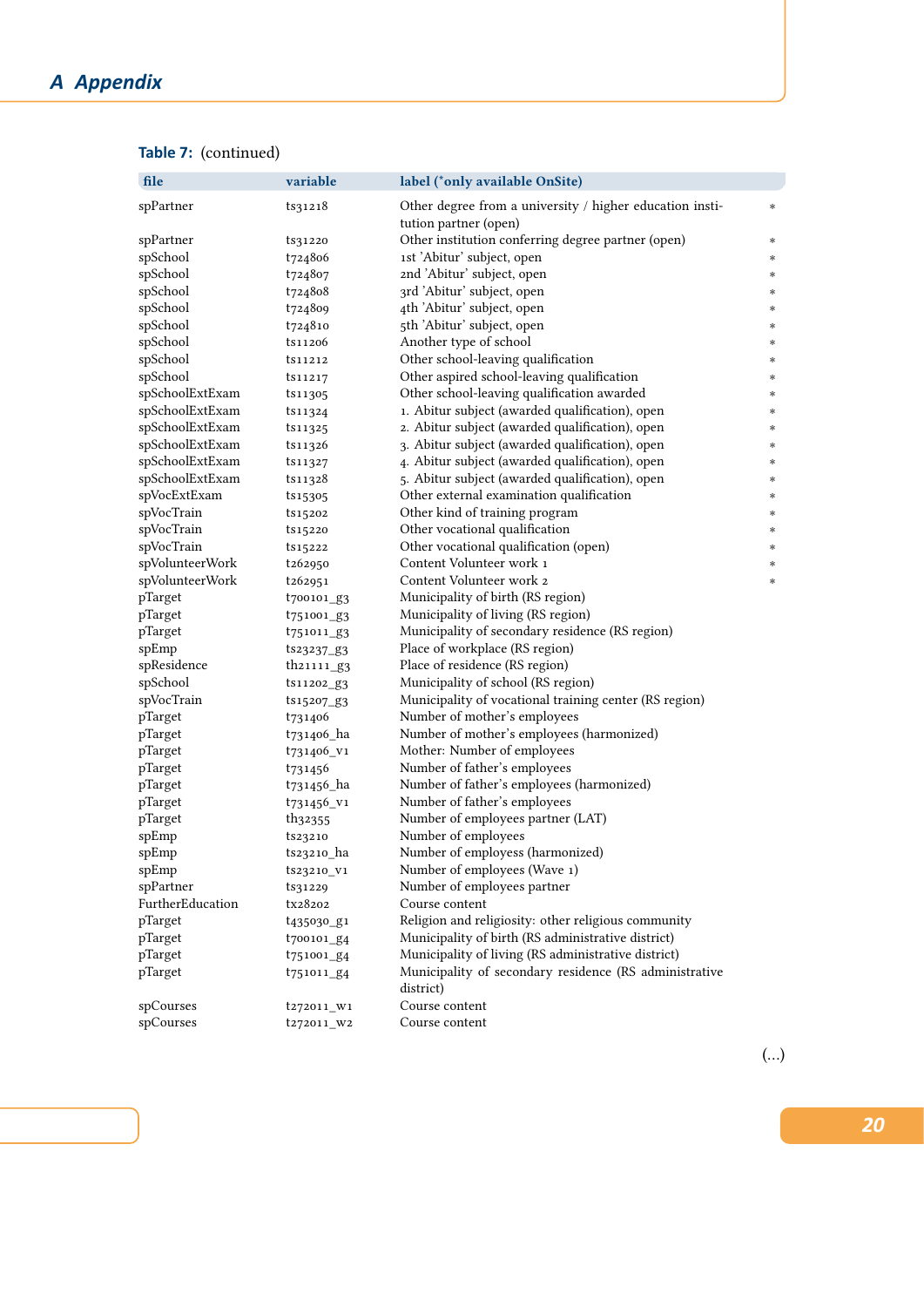## *A Appendix*

| file          | variable                  | label (*only available OnSite)                                               |        |
|---------------|---------------------------|------------------------------------------------------------------------------|--------|
| spCourses     | t272011 W3                | Course content                                                               |        |
| spCourses     | t272011 W4                | Course content                                                               |        |
| spCourses     | t272011 W5                | Course content                                                               |        |
| spEmp         | $ts23237_R4$              | Place of workplace (RS administrative district)                              |        |
| spFurtherEdu1 | t <sub>272000</sub>       | Content of other course                                                      |        |
| spResidence   | th <sub>21111</sub> $g_4$ | Wohnort (RS administrative district)                                         |        |
| spSchool      | ts11202_g4                | Municipality of school (RS administrative district)                          |        |
| spVocTrain    | $ts15207 - 84$            | Municipality of vocational training center (RS administra-<br>tive district) |        |
| pTargetMicrom |                           |                                                                              | *      |
| RegioInfas    |                           |                                                                              | $\ast$ |

## **Table 7:** (continued)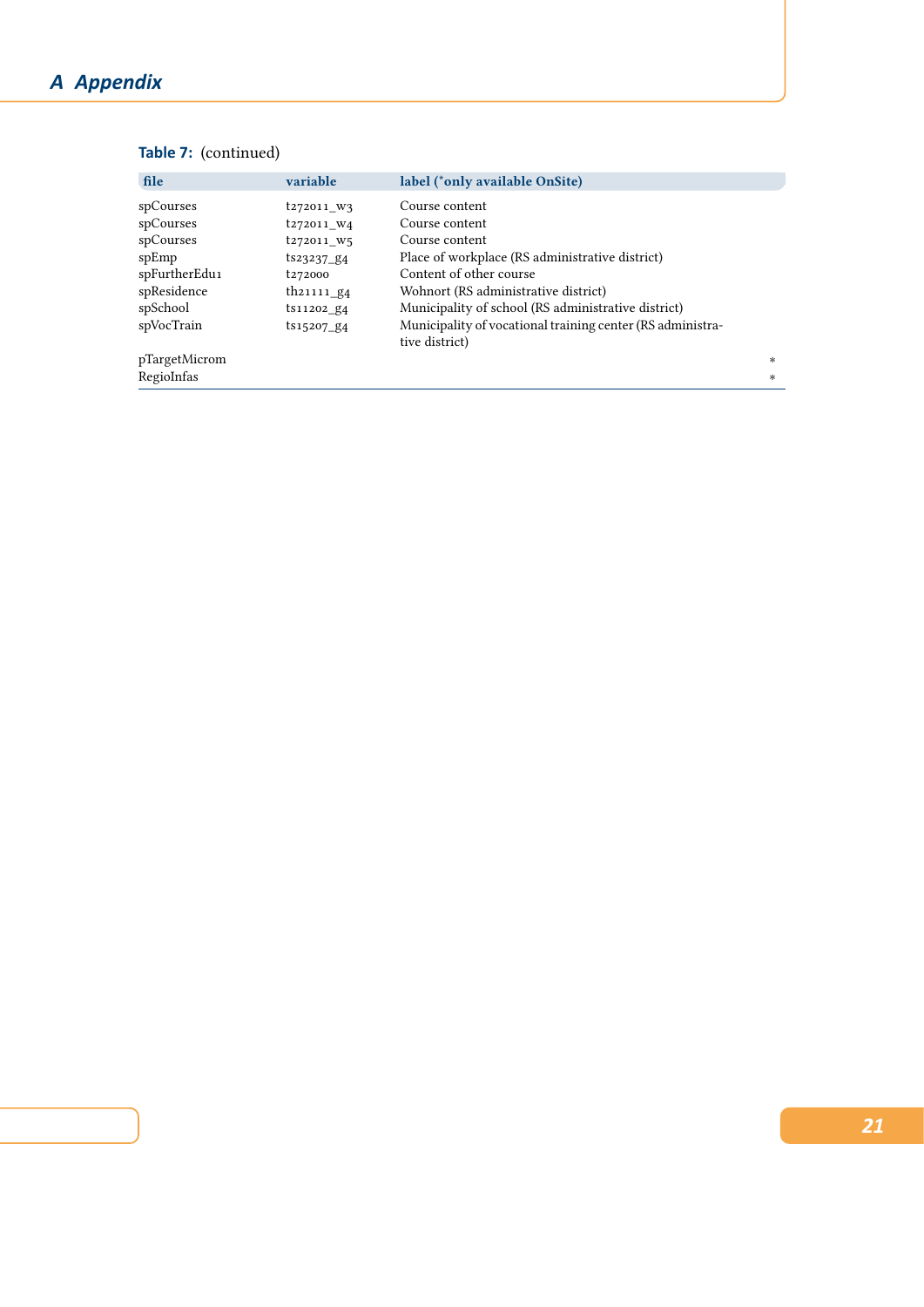## <span id="page-23-0"></span>A.2 Recoding of countries/languages/nationalities

The following tables summarize the complete recoding procedure of countries and languages/ nationalities. Each category of the aggregated version (bold) is followed by all entries which have been subsumed to it. All entries are sorted according to their numeric code.

## **Table 8:** Complete recoding map of all countries

|       | country                                                                                                                                                                                                                                                                                                                                                                                                                                                                                                                                                                                                                                                                                                                                                                                                                                                                                                                                                                                                                      |
|-------|------------------------------------------------------------------------------------------------------------------------------------------------------------------------------------------------------------------------------------------------------------------------------------------------------------------------------------------------------------------------------------------------------------------------------------------------------------------------------------------------------------------------------------------------------------------------------------------------------------------------------------------------------------------------------------------------------------------------------------------------------------------------------------------------------------------------------------------------------------------------------------------------------------------------------------------------------------------------------------------------------------------------------|
| $-23$ | parent not known                                                                                                                                                                                                                                                                                                                                                                                                                                                                                                                                                                                                                                                                                                                                                                                                                                                                                                                                                                                                             |
| -21   | Germany and foreign country, not codeable                                                                                                                                                                                                                                                                                                                                                                                                                                                                                                                                                                                                                                                                                                                                                                                                                                                                                                                                                                                    |
| -20   | Foreign country, but not codeable<br>[9005] Kurdish areas, [9991] German-speaking country abroad, [9992] English-speaking country abroad,<br>[9993] Spanish-speaking country abroad                                                                                                                                                                                                                                                                                                                                                                                                                                                                                                                                                                                                                                                                                                                                                                                                                                          |
| 1     | Germany<br>[o] Germany                                                                                                                                                                                                                                                                                                                                                                                                                                                                                                                                                                                                                                                                                                                                                                                                                                                                                                                                                                                                       |
| 2     | Italy<br>$\lceil 137 \rceil$ Italy                                                                                                                                                                                                                                                                                                                                                                                                                                                                                                                                                                                                                                                                                                                                                                                                                                                                                                                                                                                           |
| 3     | Poland<br>[152] Poland                                                                                                                                                                                                                                                                                                                                                                                                                                                                                                                                                                                                                                                                                                                                                                                                                                                                                                                                                                                                       |
| 4     | Romania<br>[154] Romania                                                                                                                                                                                                                                                                                                                                                                                                                                                                                                                                                                                                                                                                                                                                                                                                                                                                                                                                                                                                     |
| 5     | <b>Turkey</b><br>$[163]$ Turkey                                                                                                                                                                                                                                                                                                                                                                                                                                                                                                                                                                                                                                                                                                                                                                                                                                                                                                                                                                                              |
| 6     | Former Yugoslavia<br>[120] Yugoslavia, [122] Bosnia and Herzegovina, [130] Croatia, [131] Slovenia, [132] Serbia and Mon-<br>tenegro, [138] Yugoslavia, Federal Republic of, [140] Montenegro, [144] Macedonia, [150] Kosovo, [170]<br>Serbia                                                                                                                                                                                                                                                                                                                                                                                                                                                                                                                                                                                                                                                                                                                                                                                |
| 7     | <b>Former Soviet Union</b><br>[127] Estonia, [139] Latvia, [142] Lithuania, [146] Moldova, Republic of, [159] Soviet Union, [160] Russ-<br>ian Federation, [166] Ukraine, [169] Belarus, [422] Armenia, [425] Azerbaijan, [430] Georgia, [444]<br>Kazakhstan, [450] Kyrgyzstan, [470] Tajikistan, [471] Turkmenistan, [477] Uzbekistan                                                                                                                                                                                                                                                                                                                                                                                                                                                                                                                                                                                                                                                                                       |
| 8     | Central and South America, Caribbean<br>[320] Antigua and Barbuda, [322] Barbados, [323] Argentina, [324] Bahamas, [326] Bolivia, Plurinational<br>State of, [327] Brazil, [328] Guyana, [330] Belize, [332] Chile, [333] Dominica, [334] Costa Rica, [335] Do-<br>minican Republic, [336] Ecuador, [337] El Salvador, [340] Grenada, [345] Guatemala, [346] Haiti, [347]<br>Honduras, [349] Colombia, [351] Cuba, [353] Mexico, [354] Nicaragua, [355] Jamaica, [357] Panama,<br>[359] Paraguay, [361] Peru, [364] Suriname, [365] Uruguay, [366] Saint Lucia, [367] Venezuela, Bolivar-<br>ian Republic of, [369] Saint Vincent and the Grenadines, [370] Saint Kitts and Nevis, [371] Trinidad and<br>Tobago                                                                                                                                                                                                                                                                                                              |
| 9     | Northern and Western Europe<br>[124] Belgium, [126] Denmark, [128] Finland, [129] France, [135] Ireland, [136] Iceland, [141] Liecht-<br>enstein, [143] Luxembourg, [147] Monaco, [148] Netherlands, [149] Norway, [151] Austria, [157] Swe-<br>den, [158] Switzerland, [168] United Kingdom, [193] Norwegian dependent territories in Europe, [195]<br>British dependent territories in Europe, [196] Danish dependent territories in Europe, [295] British de-<br>pendent territories in Africa, [298] French dependent territories in Africa, [392] Dutch dependent terri-<br>tories in America, [395] British dependent territories in America, [396] Danish dependent territories in<br>America, [398] French dependent territories in America, [495] British dependent territories in Asia, [593]<br>Norwegian dependent territories in Australia, Oceania, Antarctica, [595] British dependent territories<br>in Australia, Oceania, Antarctica, [598] French dependent territories in Australia, Oceania, Antarctica |

## **10 North America**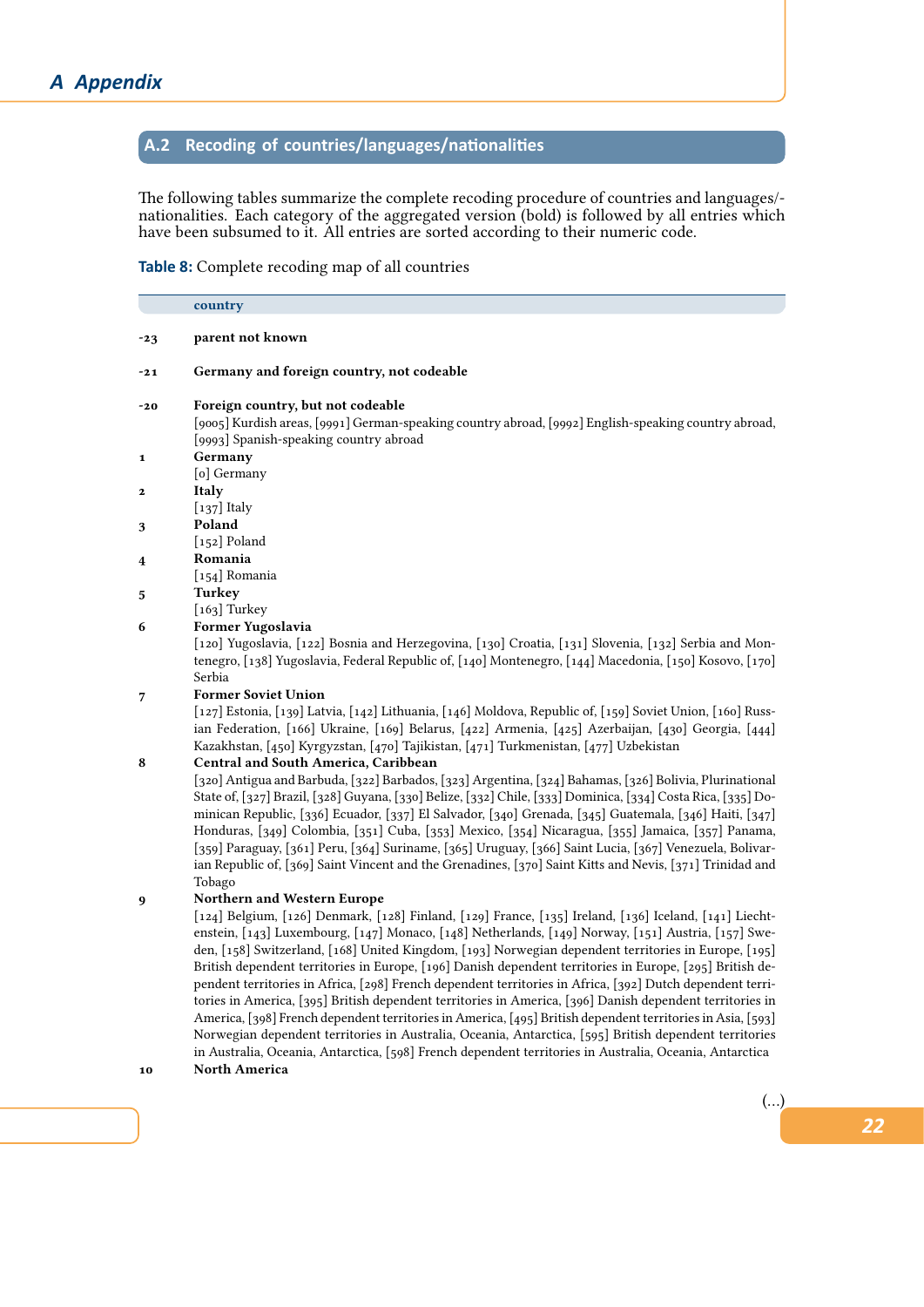## **Table 8:** (continued)

### **country**

[348] Canada, [368] United States, [391] US dependent territories in America, [591] US dependent territories in Australia, Oceania, Antarctica

### **11 Oceania/Polynesia**

[523] Australia, [524] Solomon Islands, [526] Fiji, [527] Cook Islands, [530] Kiribati, [531] Nauru, [532] Vanuatu, [533] Niue, [536] New Zealand, [537] Palau, [538] Papua New Guinea, [540] Tuvalu, [541] Tonga, [543] Samoa, [544] Marshall Islands, [545] Micronesia, Federated States of, [590] New Zealand's dependent territories in Australia, Oceania, Antarctica, [594] Australian dependent territories in Australia, Oceania, Antarctica

### **12 Other Middle East and North Africa**

[221] Algeria, [248] Libya, [252] Morocco, [285] Tunisia, [287] Egypt, [421] Yemen, [424] Bahrain, [438] Iraq, [439] Iran, Islamic Republic of, [441] Israel, [445] Jordan, [447] Qatar, [448] Kuwait, [451] Lebanon, [456] Oman, [469] United Arab Emirates, [472] Saudi Arabia, [475] Syrian Arab Republic, [499] other Asia

### **13 Other Africa**

[223] Angola, [224] Eritrea, [225] Ethiopia, [226] Lesotho, [227] Botswana, [229] Benin, [230] Djibouti, [231] Côte d'Ivoire, [232] Nigeria, [233] Zimbabwe, [236] Gabon, [237] Gambia, [238] Ghana, [239] Mauritania, [242] Cape Verde, [243] Kenya, [244] Comoros, [245] Congo, [246] Congo, the Democratic Republic of the, [247] Liberia, [249] Madagascar, [251] Mali, [253] Mauritius, [254] Mozambique, [255] Niger, [256] Malawi, [257] Zambia, [258] Burkina Faso, [259] Guinea-Bissau, [261] Guinea, [262] Cameroon, [263] South Africa, [265] Rwanda, [267] Namibia, [268] Sao Tome and Principe, [269] Senegal, [271] Seychelles, [272] Sierra Leone, [273] Somalia, [274] Equatorial Guinea, [276] Sudan, [281] Swaziland, [282] Tanzania, United Republic of, [283] Togo, [284] Chad, [286] Uganda, [289] Central African Republic, [291] Burundi

### **14 Other Asia**

[423] Afghanistan, [426] Bhutan, [427] Myanmar, [429] Brunei Darussalam, [431] Sri Lanka, [432] Vietnam, [434] Korea, Democratic People' Republic of, [436] India, [437] Indonesia, [442] Japan, [446] Cambodia, [449] Lao People' Democratic Republic of, [454] Maldives, [457] Mongolia, [458] Nepal, [460] Bangladesh, [461] Pakistan, [462] Philippines, [465] Taiwan, Province of China, [467] Korea, Republic of, [474] Singapore, [476] Thailand, [479] China, [482] Malaysia, [483] Timor-Leste, Democratic Republic of

### **15 Other Central and Eastern Europe**

[125] Bulgaria, [155] Slovakia, [162] Czechoslovakia, [164] Czech Republic, [165] Hungary

## **16 Other Southern Europe**

[121] Albania, [123] Andorra, [134] Greece, [145] Malta, [153] Portugal, [156] San Marino, [161] Spain, [167] Holy See (Vatican City State), [181] Cyprus, [297] Spanish dependent territories in Africa

## **17 Other**

[996] unknown foreign countries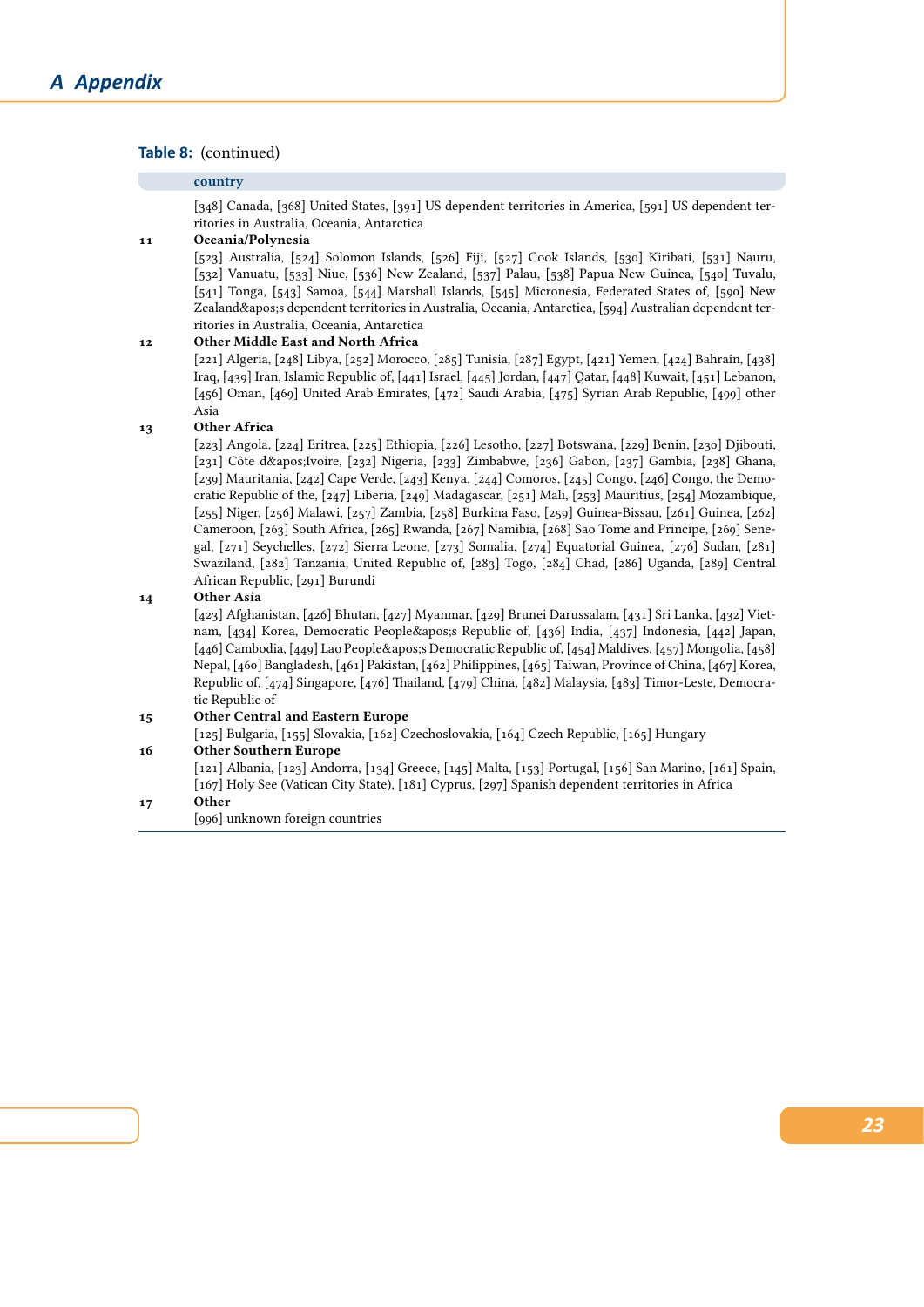|                | language/nationality                                                                                    |
|----------------|---------------------------------------------------------------------------------------------------------|
| $\mathbf{1}$   | Arabic                                                                                                  |
|                | [1011801] Arabic                                                                                        |
| $\mathbf{2}$   | <b>Bosnian</b>                                                                                          |
|                | $[1021519]$ Bosnian                                                                                     |
| 3              | <b>Bulgarian</b>                                                                                        |
|                | [1022112] Bulgarian                                                                                     |
| $\overline{4}$ | German                                                                                                  |
|                | [1070518] German, [1140419] Low German; Low Saxon; German, Low; Saxon, Low                              |
| 5              | English                                                                                                 |
|                | $[1051407]$ English                                                                                     |
| 6              | French                                                                                                  |
|                | $[1061805]$ French                                                                                      |
| 7              | Greek                                                                                                   |
|                | [1071803] Greek, Ancient (to 1453), [1071805] Greek, Modern (1453-)                                     |
| 8              | Italian                                                                                                 |
|                | $[1092001]$ Italian                                                                                     |
| 9              | Croatian                                                                                                |
|                | [1081822] Croatian                                                                                      |
| 10             | Kurdish                                                                                                 |
|                | $[1112118]$ Kurdish                                                                                     |
| 11             | Polish                                                                                                  |
|                | $[1161512]$ Polish                                                                                      |
| 12             | Portuguese                                                                                              |
|                | [1161518] Portuguese                                                                                    |
| 13             | <b>Russian</b>                                                                                          |
|                | $[1182119]$ Russian                                                                                     |
| 14             | Romanian                                                                                                |
|                | [1182113] Romanian; Moldavian; Moldovan                                                                 |
| 15             | Serbian                                                                                                 |
|                | $[1191816]$ Serbian                                                                                     |
| 16             | Spanish                                                                                                 |
|                | [1191601] Spanish; Castilian                                                                            |
| 17             | Turkish                                                                                                 |
|                | $[1202118]$ Turkish                                                                                     |
| 18             | <b>Vietnamese</b>                                                                                       |
|                | [1220905] Vietnamese                                                                                    |
| 19             | <b>Asian languages</b>                                                                                  |
|                | [1010305] Achinese, [1011111] Akkadian, [1011803] Official Aramaic (700-300 BCE); Imperial Aramaic      |
|                | (700-300 BCE), [1011913] Assamese, [1012205] Avestan, [1012301] Awadhi, [1020112] Baluchi, [1020114]    |
|                | Balinese, [1020514] Bengali, [1020815] Bhojpuri, [1020908] Bihari languages, [1020911] Bikol, [1021801] |

Braj, [1022011] Batak languages, [1022101] Buriat, [1022107] Buginese, [1022118] Burmese

**Table 9:** Complete recoding map of all languages/nationalities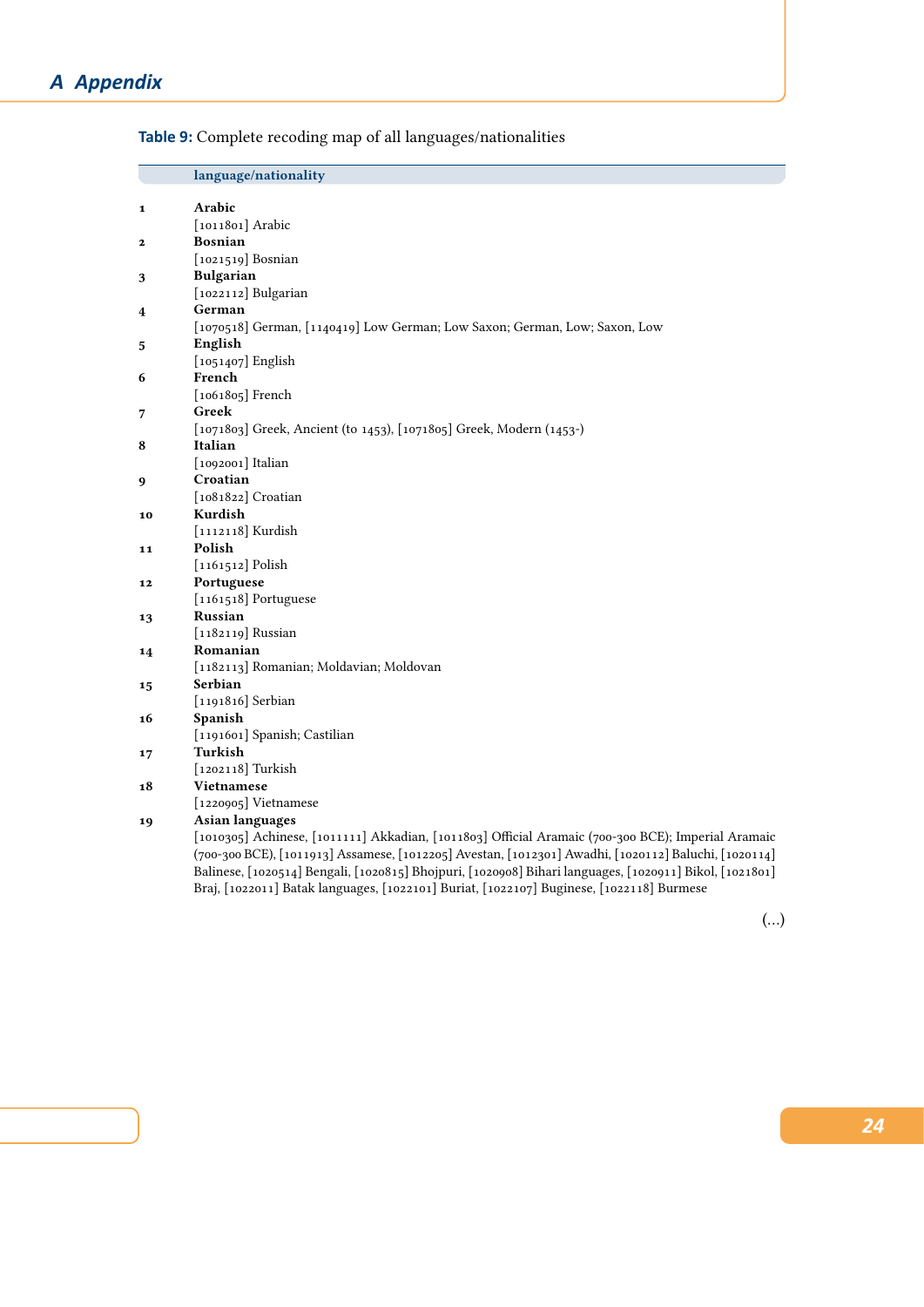## **Table 9:** (continued)

### **language/nationality**

, [1030502] Cebuano, [1030807] Chagatai, [1030809] Chinese, [1030811] Chuukese, [1031303] Chamic languages, [1040125] Land Dayak languages, [1040922] Divehi; Dhivehi; Maldivian, [1041509] Dogri, [1042615] Dzongkha, [1051224] Elamite, [1060912] Filipino; Pilipino, [1070125] Gayo, [1071514] Gondi, [1072110] Gujarati, [1080502] Hebrew, [1080912] Hiligaynon, [1080913] Himachali languages; Western Pahari languages, [1080914] Hindi, [1080920] Hittite, [1081314] Hmong; Mong, [1090201] Iban, [1091215] Iloko, [1091404] Indonesian, [1100122] Javanese, [1101614] Japanese, [1101618] Judeo-Persian, [1101802] Judeo-Arabic, [1110101] Kara-Kalpak, [1110103] Kachin; Jingpho, [1110114] Kannada, [1110118] Karen languages, [1110119] Kashmiri, [1110123] Kawi, [1110126] Kazakh, [1110801] Khasi, [1110813] Central Khmer, [1110815] Khotanese; Sakan, [1110918] Kirghiz; Kyrgyz, [1111511] Konkani, [1111518] Korean, [1111821] Kurukh, [1112113] Kumyk, [1120108] Lahnda, [1120115] Lao, [1120526] Lezghian, [1122119] Lushai, [1130104] Madurese, [1130107] Magahi, [1130109] Maithili, [1130111] Makasar, [1130112] Malayalam, [1130118] Marathi, [1130125] Malay, [1130418] Mandar, [1130914] Minangkabau, [1131403] Manchu, [1131409] Manipuri, [1131415] Manobo languages, [1131514] Mongolian, [1132114] Munda languages, [1132318] Marwari, [1140516] Nepali, [1140523] Nepal Bhasa; Newari, [1140901] Nias, [1151809] Oriya, [1151919] Ossetian; Ossetic, [1152001] Turkish, Ottoman (1500-1928), [1160107] Pangasinan, [1160113] Pampanga; Kapampangan, [1160114] Panjabi; Punjabi, [1160515] Persian, Old (ca.600-400 B.C.), [1160518] Persian, [1160814] Phoenician, [1161209] Pali, [1161514] Pohnpeian, [1161801] Prakrit languages, [1162119] Pushto; Pashto, [1180110] Rajasthani, [1190108] Yakut, [1190113] Samaritan Aramaic, [1190114] Sanskrit, [1190119] Sasak, [1190120] Santali, [1190512] Selkup, [1190814] Shan, [1190914] Sinhala; Sinhalese, [1191404] Sindhi, [1191507] Sogdian, [1192114] Sundanese, [1192124] Sumerian, [1192503] Classical Syriac, [1200113] Tamil, [1200120] Tatar, [1200512] Telugu, [1200520] Tetum, [1200711] Tajik, [1200712] Tagalog, [1200801] Thai, [1200902] Tibetan, [1202111] Turkmen, [1202522] Tuvinian, [1210701] Ugaritic, [1210907] Uighur; Uyghur, [1211804] Urdu, [1212602] Uzbek, [1230118] Waray, [1250116] Yapese, [1260801] Zhuang; Chuang

### **20 African languages**

[1010118] Afar, [1010308] Acoli, [1010401] Adangme, [1010608] Afrihili, [1010618] Afrikaans, [1011101] Akan, [1011308] Amharic, [1020104] Banda languages, [1020109] Bamileke languages, [1020113] Bambara, [1020119] Basa, [1020510] Beja; Bedawiyet, [1020513] Bemba, [1020518] Berber languages, [1020914] Bini; Edo, [1021420] Bantu (Other), [1031516] Coptic, [1040914] Dinka, [1042101] Duala, [1042521] Dyula, [1050609] Efik, [1050725] Egyptian (Ancient), [1051101] Ekajuk, [1052305] Ewe, [1052315] Ewondo, [1060114] Fang, [1060120] Fanti, [1061514] Fon, [1062112] Fulah, [1070101] Ga, [1070201] Gbaya, [1070526] Geez, [1071802] Grebo, [1080121] Hausa, [1080518] Herero, [1090215] Igbo, [1091015] Ijo languages, [1091405] Indo-European languages, [1110102] Kabyle, [1110113] Kamba, [1110121] Kanuri, [1110911] Kikuyu; Gikuyu, [1110914] Kinyarwanda, [1111302] Kimbundu, [1111514] Kongo, [1111605] Kpelle, [1111815] Kru languages, [1112101] Kuanyama; Kwanyama, [1120113] Lamba, [1120914] Lingala, [1121512] Mongo, [1121526] Lozi, [1122101] Luba-Lulua, [1122102] Luba-Katanga, [1122107] Ganda, [1122114] Lunda, [1122115] Luo (Kenya and Tanzania), [1130114] Mandingo, [1130119] Masai, [1130514] Mende, [1131207] Malagasy, [1131519] Mossi, [1140212] Ndebele, South; South Ndebele, [1140405] Ndebele, North; North Ndebele, [1140415] Ndonga, [1141915] Pedi; Sepedi; Northern Sotho, [1142501] Chichewa; Chewa; Nyanja, [1142513] Nyamwezi, [1142514] Nyankole, [1142515] Nyoro, [1142609] Nzima, [1151813] Oromo, [1182114] Rundi, [1190104] Sandawe, [1190107] Sango, [1190904] Sidamo, [1191201] Slavic languages, [1191401] Shona, [1191411] Soninke, [1191513] Somali, [1191514] Songhai languages, [1191520] Sotho, Southern, [1191818] Serer, [1191923] Swati, [1192111] Sukuma, [1192119] Susu, [1192301] Swahili, [1200513] Timne, [1200907] Tigre, [1200918] Tigrinya, [1200922] Tiv, [1201308] Tamashek, [1201507] Tonga (Nyasa), [1201914] Tswana, [1201915] Tsonga, [1202113] Tumbuka, [1202309] Twi, [1211302] Umbundu, [1220109] Vai, [1220514] Venda, [1230112] Walamo, [1231512] Wolof, [1240815] Xhosa, [1250115] Yao, [1251518] Yoruba, [1260514] Zenaga, [1261404] Zande languages, [1262112] Zulu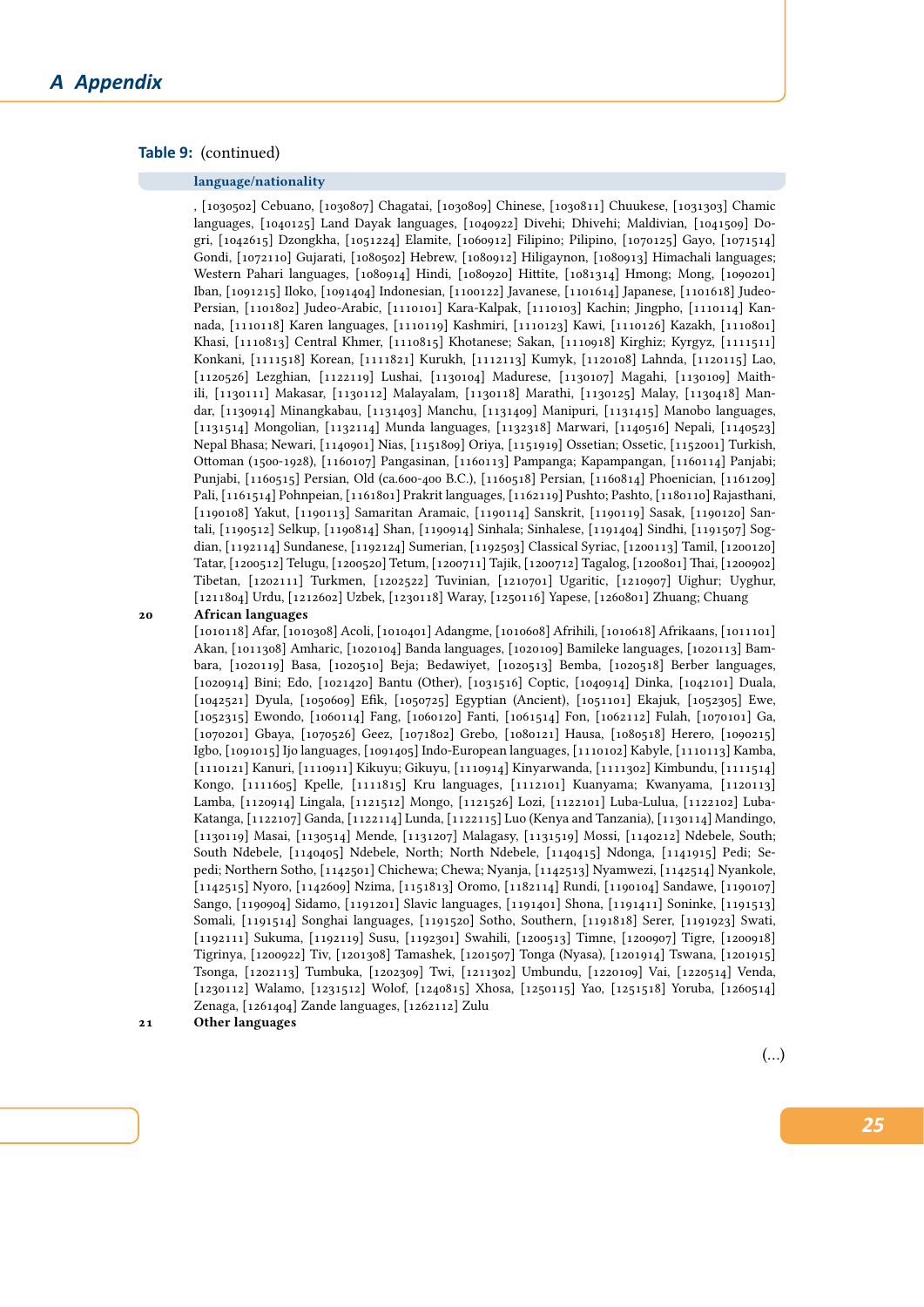## **Table 9:** (continued)

### **language/nationality**

[1010211] Abkhazian, [1011202] Albanian, [1011205] Aleut, [1011207] Algonquian languages, [1011407] English, Old (ca.450-1100), [1011601] Apache languages, [1011807] Aragonese, [1011813] Armenian, [1011814] Mapudungun; Mapuche, [1011816] Arapaho, [1011823] Arawak, [1012008] Athapascan languages, [1012119] Australian languages, [1012201] Avaric, [1012513] Aymara, [1012605] Azerbaijani, [1020111] Bashkir, [1020117] Basque, [1020512] Belarusian, [1020919] Bislama, [1021201] Siksika, [1021805] Breton, [1030104] Caddo, [1030118] Galibi Carib, [1030120] Catalan; Valencian, [1030121] Caucasian languages, [1030801] Chamorro, [1030802] Chibcha, [1030805] Chechen, [1030813] Mari, [1030814] Chinook jargon, [1030815] Choctaw, [1030816] Chipewyan; Dene Suline, [1030818] Cherokee, [1030821] Church Slavic; Old Slavonic; Church Slavonic; Old Bulgarian; Old Church Slavonic, [1030822] Chuvash, [1030825] Cheyenne, [1031518] Cornish, [1031519] Corsican, [1031605] Creoles and pidgins, English based, [1031805] Cree, [1031816] Creoles and pidgins, [1032605] Czech, [1040111] Dakota, [1040114] Danish, [1040512] Delaware, [1040718] Dogrib, [1042113] Dutch, Middle (ca.1050- 1350), [1042120] Dutch; Flemish, [1051413] English, Middle (1100-1500), [1051615] Esperanto, [1051920] Estonian, [1060115] Faroese, [1060910] Fijian, [1060914] Finnish, [1061813] French, Middle (ca.1400- 1600), [1061815] French, Old (842-ca.1400), [1061825] Western Frisian, [1062118] Friulian, [1070515] Georgian, [1070912] Gilbertese, [1071201] Gaelic; Scottish Gaelic, [1071205] Irish, [1071207] Galician, [1071222] Manx, [1071308] German, Middle High (ca.1050-1500), [1071508] German, Old High (ca.750- 1050), [1071518] Gorontalo, [1071520] Gothic, [1071814] Guarani, [1072309] Gwich'in, [1080109] Haida, [1080120] Haitian; Haitian Creole, [1080123] Hawaiian, [1081315] Hiri Motu, [1082114] Hungarian, [1082116] Hupa, [1090305] Icelandic, [1090415] Ido, [1091121] Inuktitut, [1091205] Interlingue; Occidental, [1091401] Interlingua (International Auxiliary Language Association), [1091611] Inupiaq, [1091815] Iroquoian languages, [1110112] Kalaallisut; Greenlandic, [1111513] Komi, [1111519] Kosraean, [1112120] Kutenai, [1120104] Ladino, [1120120] Latin, [1120122] Latvian, [1120913] Limburgan; Limburger; Limburgish, [1120920] Lithuanian, [1122026] Luxembourgish; Letzeburgesch, [1122109] Luiseno, [1130103] Macedonian, [1130108] Marshallese, [1130115] Maori, [1130701] Irish, Middle (900- 1200), [1130903] Mi'kmaq; Micmac, [1131220] Maltese, [1131508] Mohawk, [1132119] Creek, [1132514] Mayan languages, [1140108] Nahuatl languages, [1140121] Nauru, [1140122] Navajo; Navaho, [1140903] Niger-Kordofanian languages, [1140921] Niuean, [1141415] Norwegian Nynorsk; Nynorsk, Norwegian, [1141502] Bokmål, Norwegian; Norwegian Bokmål, [1141514] Norse, Old, [1141518] Norwegian, [1150309] Occitan (post 1500); Provençal, [1151009] Ojibwa, [1151901] Osage, [1152015] Otomian languages, [1160112] Pahlavi, [1160116] Papiamento, [1160121] Palauan, [1161815] Provençal, Old (to 1500), [1172105] Quechua, [1180116] Rapanui, [1180118] Rarotongan; Cook Islands Maori, [1181508] Romansh, [1181513] Romany, [1190112] Salishan languages, [1190315] Scots, [1190701] Irish, Old (to 900), [1190915] Siouan languages, [1191215] Slovak, [1191222] Slovenian, [1191305] Northern Sami, [1191309] Sami languages, [1191315] Samoan, [1191804] Sardinian, [1192305] Swedish, [1200108] Tahitian, [1200518] Tereno, [1201112] Tokelau, [1201209] Tlingit, [1201514] Tonga (Tonga Islands), [1201609] Tok Pisin, [1201909] Tsimshian, [1202120] Altaic languages, [1202212] Tuvalu, [1211118] Ukrainian, [1221512] Volapük, [1221520] Votic, [1230111] Wakashan languages, [1230119] Washo, [1230512] Welsh, [1230514] Sorbian languages, [1231214] Walloon, [1250904] Yiddish, [1251611] Yupik languages, [1260116] Zapotec, [1262114] Zuni, [1262601] Zaza; Dimili; Dimli; Kirdki; Kirmanjki; Zazaki